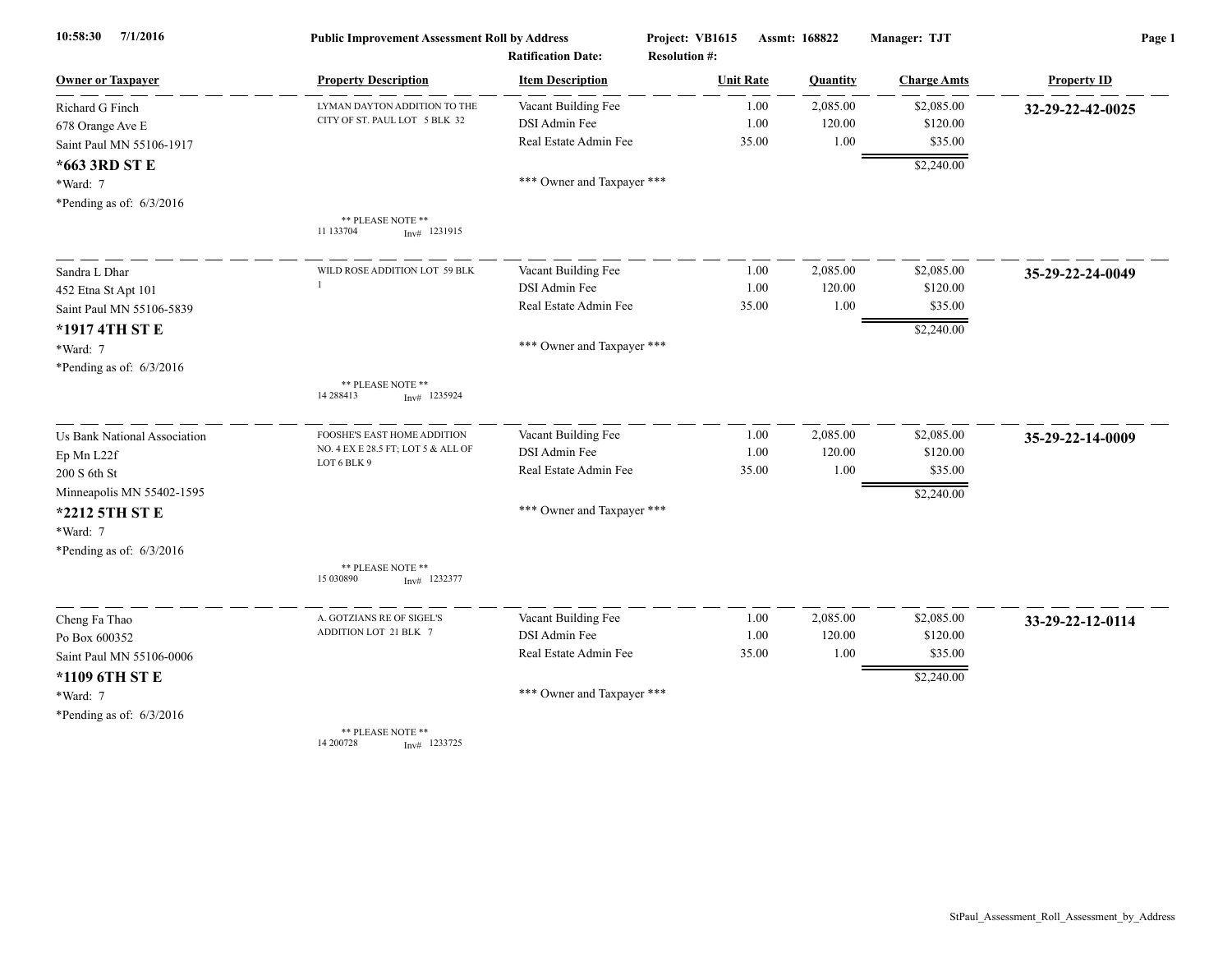| 7/1/2016<br>10:58:30       | <b>Public Improvement Assessment Roll by Address</b><br><b>Ratification Date:</b> |                            | Project: VB1615<br><b>Resolution #:</b> | Assmt: 168822 |          | Manager: TJT       | Page 2             |  |
|----------------------------|-----------------------------------------------------------------------------------|----------------------------|-----------------------------------------|---------------|----------|--------------------|--------------------|--|
| <b>Owner or Taxpayer</b>   | <b>Property Description</b>                                                       | <b>Item Description</b>    | <b>Unit Rate</b>                        |               | Quantity | <b>Charge Amts</b> | <b>Property ID</b> |  |
| Michael Taylor             | STINSON'S SUBDIVISION OF BLOCK                                                    | Vacant Building Fee        |                                         | 1.00          | 2,085.00 | \$2,085.00         | 33-29-22-22-0075   |  |
| 111 Golden Orchard Rd      | 103 OF LYMAN DAYTON'S ADDITION                                                    | DSI Admin Fee              |                                         | 1.00          | 120.00   | \$120.00           |                    |  |
| City Of Vaughan ON L6AOM7  | TO ST. PAUL LOT 27 BLK 103                                                        | Real Estate Admin Fee      | 35.00                                   |               | 1.00     | \$35.00            |                    |  |
| *925 6TH ST E              |                                                                                   |                            |                                         |               |          | \$2,240.00         |                    |  |
| *Ward: 7                   |                                                                                   | *** Owner and Taxpayer *** |                                         |               |          |                    |                    |  |
| *Pending as of: $6/3/2016$ |                                                                                   |                            |                                         |               |          |                    |                    |  |
|                            | ** PLEASE NOTE **<br>16 028962<br>$Inv#$ 1236434                                  |                            |                                         |               |          |                    |                    |  |
| Jpmorgan Chase Bank        | AURORA ADDITION TO ST. PAUL,                                                      | Vacant Building Fee        |                                         | 1.00          | 2,085.00 | \$2,085.00         | 26-29-22-33-0200   |  |
| 3415 Vision Dr             | MINN. LOTS 12 & 13 BLK 1                                                          | DSI Admin Fee              |                                         | 1.00          | 120.00   | \$120.00           |                    |  |
| Columbus OH 43219-6009     |                                                                                   | Real Estate Admin Fee      | 35.00                                   |               | 1.00     | \$35.00            |                    |  |
| *1850 7TH ST E             |                                                                                   |                            |                                         |               |          | \$2,240.00         |                    |  |
| *Ward: 7                   |                                                                                   | *** Owner and Taxpayer *** |                                         |               |          |                    |                    |  |
| *Pending as of: $6/3/2016$ |                                                                                   |                            |                                         |               |          |                    |                    |  |
|                            | ** PLEASE NOTE **<br>16 019507<br>$Inv#$ 1230628                                  |                            |                                         |               |          |                    |                    |  |
| Aimee Stone                | J W BASS SUBD OF LOTS 15 14 AND                                                   | Vacant Building Fee        |                                         | 1.00          | 2,085.00 | \$2,085.00         | 28-29-22-41-0041   |  |
| Chanda J Stone             | THAT PART OF 13 OF COLLINS OUT<br>LOTS LOT 9 BLK 2                                | DSI Admin Fee              |                                         | 1.00          | 120.00   | \$120.00           |                    |  |
| 4955 170th St N            |                                                                                   | Real Estate Admin Fee      | 35.00                                   |               | 1.00     | \$35.00            |                    |  |
| Hugo MN 55038-8365         |                                                                                   |                            |                                         |               |          | \$2,240.00         |                    |  |
| *865 ATLANTIC ST           |                                                                                   | *** Owner and Taxpayer *** |                                         |               |          |                    |                    |  |
| *Ward: 6                   |                                                                                   |                            |                                         |               |          |                    |                    |  |
| *Pending as of: $6/3/2016$ |                                                                                   |                            |                                         |               |          |                    |                    |  |
|                            | ** PLEASE NOTE **<br>16 017620<br>$Inv#$ 1229560                                  |                            |                                         |               |          |                    |                    |  |
| John C Robichaud           | CENTRAL VILLAGE ADDITION NO. 3                                                    | Vacant Building Fee        |                                         | 1.00          | 2,085.00 | \$2,085.00         | 36-29-23-31-0048   |  |
| 408 Aurora Ave             | LOTS 9 & LOT 10 BLK 1                                                             | DSI Admin Fee              |                                         | 1.00          | 120.00   | \$120.00           |                    |  |
| Saint Paul MN 55103-2216   |                                                                                   | Real Estate Admin Fee      | 35.00                                   |               | 1.00     | \$35.00            |                    |  |
| *408 AURORA AVE            |                                                                                   |                            |                                         |               |          | \$2,240.00         |                    |  |
| *Ward: 1                   |                                                                                   | *** Owner and Taxpayer *** |                                         |               |          |                    |                    |  |
| *Pending as of: $6/3/2016$ |                                                                                   |                            |                                         |               |          |                    |                    |  |
|                            | ** PLEASE NOTE **<br>14 199662<br>$Inv#$ 1232798                                  |                            |                                         |               |          |                    |                    |  |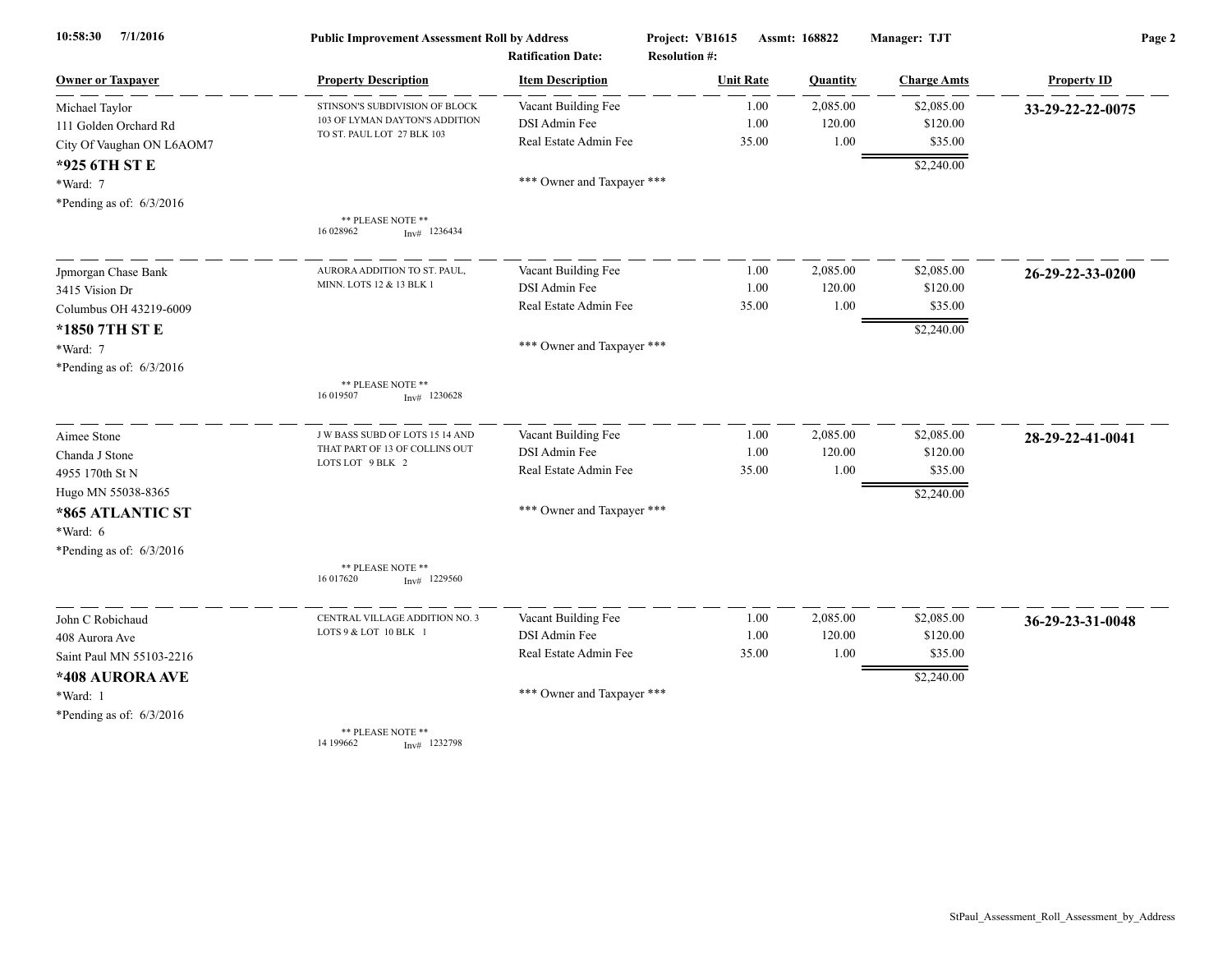| 7/1/2016<br>10:58:30              | <b>Public Improvement Assessment Roll by Address</b> |                            | Project: VB1615      | Assmt: 168822 |                    | Page 3             |  |
|-----------------------------------|------------------------------------------------------|----------------------------|----------------------|---------------|--------------------|--------------------|--|
|                                   |                                                      | <b>Ratification Date:</b>  | <b>Resolution #:</b> |               |                    |                    |  |
| <b>Owner or Taxpayer</b>          | <b>Property Description</b>                          | <b>Item Description</b>    | <b>Unit Rate</b>     | Quantity      | <b>Charge Amts</b> | <b>Property ID</b> |  |
| <b>Terry Glass</b>                | BUTTERFIELD SYNDICATE ADDITION                       | Vacant Building Fee        | 1.00                 | 2,085.00      | \$2,085.00         | 35-29-23-41-0055   |  |
| 8104 83rd St S                    | NO. 1 LOT 7 BLK 1                                    | DSI Admin Fee              | 1.00                 | 120.00        | \$120.00           |                    |  |
| Cottage Grove MN 55016-3219       |                                                      | Real Estate Admin Fee      | 35.00                | 1.00          | \$35.00            |                    |  |
| *646 AURORA AVE                   |                                                      |                            |                      |               | \$2,240.00         |                    |  |
| *Ward: 1                          |                                                      | *** Owner and Taxpayer *** |                      |               |                    |                    |  |
| *Pending as of: $6/3/2016$        |                                                      |                            |                      |               |                    |                    |  |
|                                   | ** PLEASE NOTE **<br>15 034635<br>$Inv#$ 1234854     |                            |                      |               |                    |                    |  |
| Neng Top Property Investments Llc | WAYNE'S ADDITION TO THE CITY OF                      | Vacant Building Fee        | 1.00                 | 2,085.00      | \$2,085.00         | 33-29-22-12-0046   |  |
| 5211 France Ave N                 | ST. PAUL LOT 17 BLK 1                                | DSI Admin Fee              | 1.00                 | 120.00        | \$120.00           |                    |  |
| Brooklyn Center MN 55429-3343     |                                                      | Real Estate Admin Fee      | 35.00                | 1.00          | \$35.00            |                    |  |
| *1073 BEECH ST                    |                                                      |                            |                      |               | \$2,240.00         |                    |  |
| *Ward: 7                          |                                                      | *** Owner and Taxpayer *** |                      |               |                    |                    |  |
| *Pending as of: 6/3/2016          |                                                      |                            |                      |               |                    |                    |  |
|                                   | ** PLEASE NOTE **<br>16 028087<br>$Inv#$ 1235974     |                            |                      |               |                    |                    |  |
| Cheryl Marie Ohearon              | ROBERT P. LEWIS' SUBDIVISION OF                      | Vacant Building Fee        | 1.00                 | 2,025.00      | \$2,025.00         | 33-29-22-22-0025   |  |
| 31 5th Ave                        | BLK. 106 LYMAN DAYTON'S                              | DSI Admin Fee              | 1.00                 | 120.00        | \$120.00           |                    |  |
| Saint Paul MN 55128-7110          | ADDITION TO ST. PAUL LOT 4                           | Real Estate Admin Fee      | 35.00                | 1.00          | \$35.00            |                    |  |
| *924 BEECH ST                     |                                                      |                            |                      |               | \$2,180.00         |                    |  |
| *Ward: 7                          |                                                      | *** Owner and Taxpayer *** |                      |               |                    |                    |  |
| *Pending as of: $6/3/2016$        |                                                      |                            |                      |               |                    |                    |  |
|                                   | ** PLEASE NOTE **<br>16 000540<br>$Inv#$ 1217829     |                            |                      |               |                    |                    |  |
| 5405 Investments Inc              | AUDITOR'S SUBDIVISION NO. 58 ST.                     | Vacant Building Fee        | 1.00                 | 2,085.00      | \$2,085.00         | 09-28-23-21-0080   |  |
| 5405 187th St W                   | PAUL, MINN. LOT 7 BLK 2                              | DSI Admin Fee              | 1.00                 | 120.00        | \$120.00           |                    |  |
| Farmington MN 55024-8954          |                                                      | Real Estate Admin Fee      | 35.00                | 1.00          | \$35.00            |                    |  |
| *1880 BERKELEY AVE                |                                                      |                            |                      |               | \$2,240.00         |                    |  |
| *Ward: 3                          |                                                      | *** Owner and Taxpayer *** |                      |               |                    |                    |  |
| *Pending as of: $6/3/2016$        |                                                      |                            |                      |               |                    |                    |  |
|                                   | ** PLEASE NOTE **<br>16 010643<br>$Inv#$ 1223719     |                            |                      |               |                    | ***ESCROW***       |  |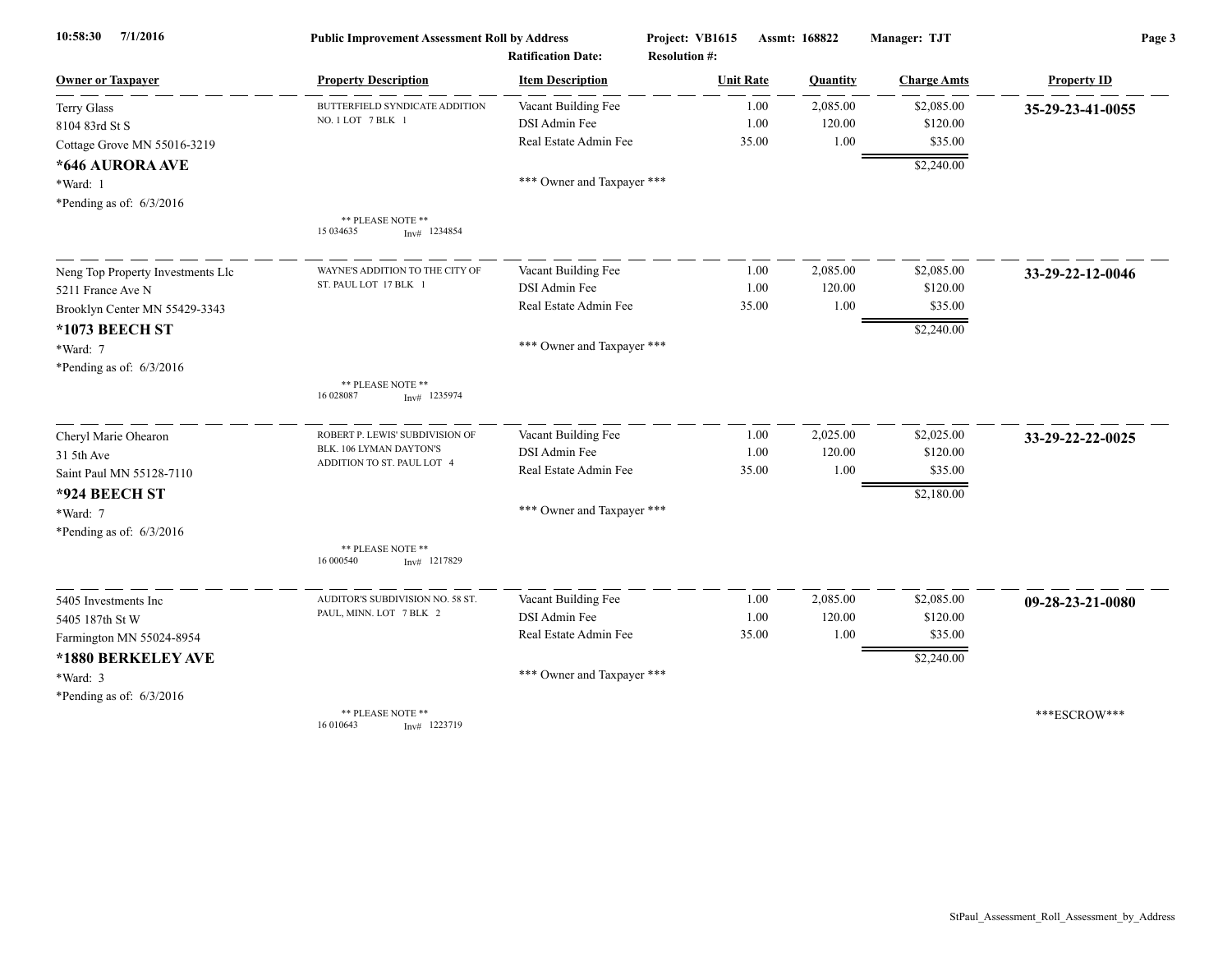| 7/1/2016<br>10:58:30        | <b>Public Improvement Assessment Roll by Address</b><br><b>Ratification Date:</b> |                            | Project: VB1615<br><b>Resolution #:</b> | Assmt: 168822 |          | Manager: TJT       | Page 4             |  |
|-----------------------------|-----------------------------------------------------------------------------------|----------------------------|-----------------------------------------|---------------|----------|--------------------|--------------------|--|
| Owner or Taxpayer           | <b>Property Description</b>                                                       | <b>Item Description</b>    | <b>Unit Rate</b>                        |               | Quantity | <b>Charge Amts</b> | <b>Property ID</b> |  |
| John Alexander              | JACKSON AND BIDWELL'S                                                             | Vacant Building Fee        |                                         | 1.00          | 2,085.00 | \$2,085.00         | 07-28-22-44-0098   |  |
| Rougina Alexander           | ADDITION TO WEST ST. PAUL,<br>DAKOTA CO., TERRITORY OF                            | DSI Admin Fee              |                                         | 1.00          | 120.00   | \$120.00           |                    |  |
| 63 W 3rd                    | MINNESOTA LOT 10 BLK 16                                                           | Real Estate Admin Fee      |                                         | 35.00         | 1.00     | \$35.00            |                    |  |
| Winona MN 55987-3432        |                                                                                   |                            |                                         |               |          | \$2,240.00         |                    |  |
| *854 BIDWELL ST             |                                                                                   | *** Owner and Taxpayer *** |                                         |               |          |                    |                    |  |
| *Ward: 2                    |                                                                                   |                            |                                         |               |          |                    |                    |  |
| *Pending as of: 6/3/2016    |                                                                                   |                            |                                         |               |          |                    |                    |  |
|                             | ** PLEASE NOTE **<br>13 180704<br>$Inv#$ 1233482                                  |                            |                                         |               |          |                    |                    |  |
| Hsbc Bank Usa Na            | SECTION 22 TOWN 29 RANGE 22 SUBJ                                                  | Vacant Building Fee        |                                         | 1.00          | 2,085.00 | \$2,085.00         | 22-29-22-32-0016   |  |
| 8950 Cypress Waters Blvd    | TO ST THE S 60 FT OF E 230 FT OF N 1/2                                            | DSI Admin Fee              |                                         | 1.00          | 120.00   | \$120.00           |                    |  |
| Coppell TX 75019-4620       | OF SE 1/4 OF NW 1/4 OF SW 1/4 OF<br>SEC 22 TN 29 RN 22                            | Real Estate Admin Fee      |                                         | 35.00         | 1.00     | \$35.00            |                    |  |
| *1353 BIRMINGHAM ST         |                                                                                   |                            |                                         |               |          | \$2,240.00         |                    |  |
| *Ward: 6                    |                                                                                   | *** Owner and Taxpayer *** |                                         |               |          |                    |                    |  |
| *Pending as of: $6/3/2016$  |                                                                                   |                            |                                         |               |          |                    |                    |  |
|                             | ** PLEASE NOTE **<br>16 013892<br>$Inv#$ 1225748                                  |                            |                                         |               |          |                    |                    |  |
| Thomas Huynh                | SYNDICATE NO. 3 ADDITION LOT 2                                                    | Vacant Building Fee        |                                         | 1.00          | 2,085.00 | \$2,085.00         | 35-29-23-12-0138   |  |
| 3007 Valento Ln             | BLK 4                                                                             | DSI Admin Fee              |                                         | 1.00          | 120.00   | \$120.00           |                    |  |
| Little Canada MN 55117-1273 |                                                                                   | Real Estate Admin Fee      |                                         | 35.00         | 1.00     | \$35.00            |                    |  |
| *806 BLAIR AVE              |                                                                                   |                            |                                         |               |          | \$2,240.00         |                    |  |
| *Ward: 1                    |                                                                                   | *** Owner and Taxpayer *** |                                         |               |          |                    |                    |  |
| *Pending as of: 6/3/2016    |                                                                                   |                            |                                         |               |          |                    |                    |  |
|                             | ** PLEASE NOTE **<br>13 180224<br>$Inv#$ 1232796                                  |                            |                                         |               |          |                    |                    |  |
| Cenlar Fsb                  | CHAS. WEIDES SUBDIVISION OF                                                       | Vacant Building Fee        |                                         | 1.00          | 2,085.00 | \$2,085.00         | 29-29-22-42-0281   |  |
| Po Box 77410                | BLOCKS 25 AND 26 OF ARLINGTON                                                     | <b>DSI</b> Admin Fee       |                                         | 1.00          | 120.00   | \$120.00           |                    |  |
| Ewing NJ 08628-6410         | HILLS ADD. TO ST. PAUL LOTS 36 &<br>LOT 37 BLK 25                                 | Real Estate Admin Fee      |                                         | 35.00         | 1.00     | \$35.00            |                    |  |
| *598 CASE AVE               |                                                                                   |                            |                                         |               |          | \$2,240.00         |                    |  |
| $*Ward: 6$                  |                                                                                   | *** Owner and Taxpayer *** |                                         |               |          |                    |                    |  |
| *Pending as of: $6/3/2016$  |                                                                                   |                            |                                         |               |          |                    |                    |  |
|                             | ** PLEASE NOTE **<br>14 28 69 82<br>$Inv#$ 1235326                                |                            |                                         |               |          |                    |                    |  |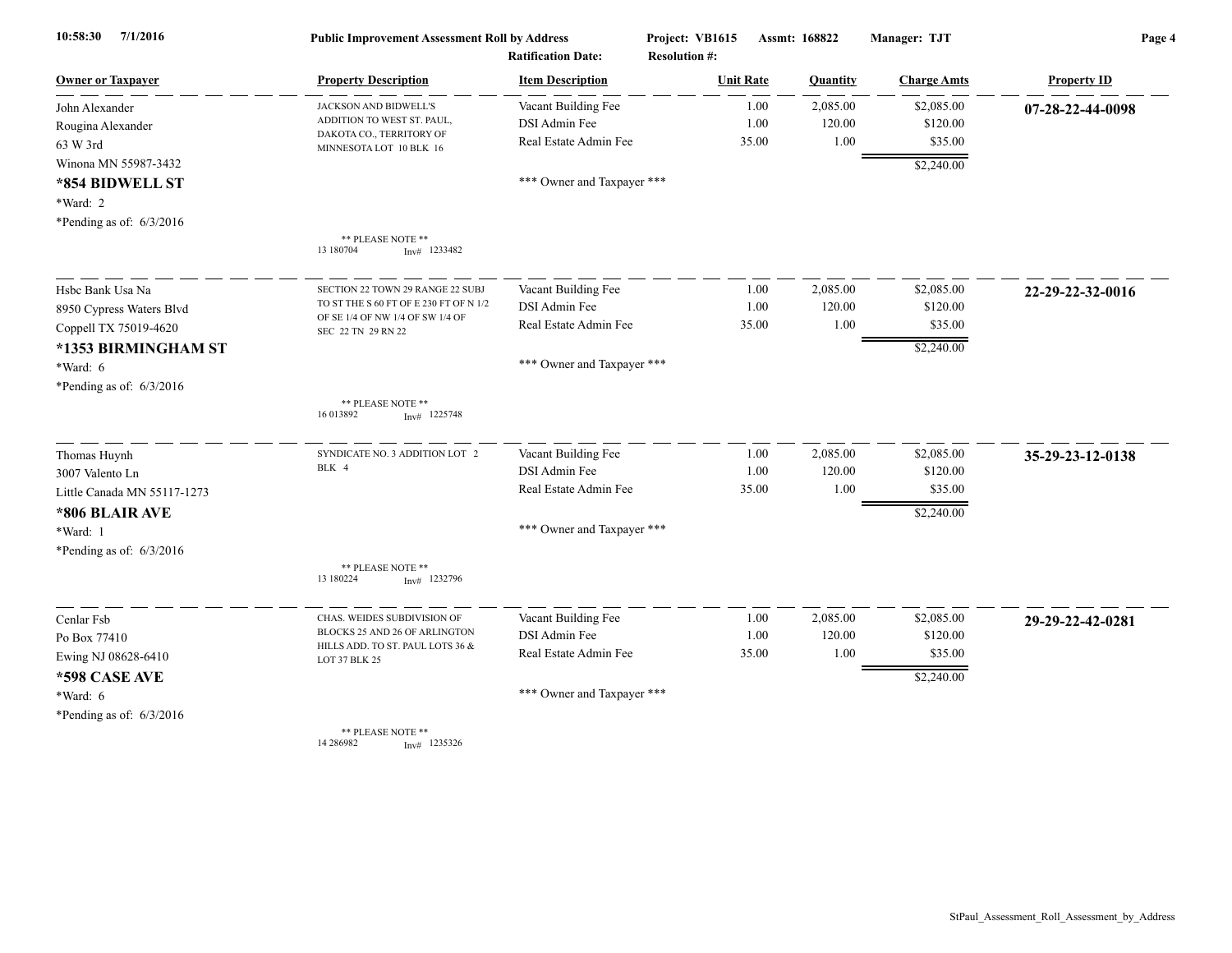| 7/1/2016<br>10:58:30          | <b>Public Improvement Assessment Roll by Address</b>                |                                                      | Project: VB1615                          | Assmt: 168822 |          | Manager: TJT       | Page 5             |  |
|-------------------------------|---------------------------------------------------------------------|------------------------------------------------------|------------------------------------------|---------------|----------|--------------------|--------------------|--|
| <b>Owner or Taxpayer</b>      | <b>Property Description</b>                                         | <b>Ratification Date:</b><br><b>Item Description</b> | <b>Resolution #:</b><br><b>Unit Rate</b> |               |          |                    | <b>Property ID</b> |  |
|                               |                                                                     |                                                      |                                          |               | Quantity | <b>Charge Amts</b> |                    |  |
| Farah Azizudin                | SYNDICATE NO. 2 ADDITION PART OF<br>CHARLES AVE VAC ADJ AND EX      | Vacant Building Fee                                  |                                          | 1.00          | 2,085.00 | \$2,085.00         | 35-29-23-13-0118   |  |
| 928 Evergreen Dr              | ALLEY LOT 28 BLK 3                                                  | DSI Admin Fee                                        |                                          | 1.00          | 120.00   | \$120.00           |                    |  |
| Burnsville MN 55337-6721      |                                                                     | Real Estate Admin Fee                                |                                          | 35.00         | 1.00     | \$35.00            |                    |  |
| *749 CHARLES AVE              |                                                                     |                                                      |                                          |               |          | \$2,240.00         |                    |  |
| *Ward: 1                      |                                                                     | *** Owner and Taxpayer ***                           |                                          |               |          |                    |                    |  |
| *Pending as of: $6/3/2016$    |                                                                     |                                                      |                                          |               |          |                    |                    |  |
|                               | ** PLEASE NOTE **<br>10 317656<br>$Inv#$ 1233942                    |                                                      |                                          |               |          |                    |                    |  |
| Amber D Smith                 | MIDWAY HEIGHTS LOT 14 BLK 13                                        | Vacant Building Fee                                  |                                          | 1.00          | 2,085.00 | \$2,085.00         | 28-29-23-34-0122   |  |
| 2110 Grand St Ne              |                                                                     | DSI Admin Fee                                        |                                          | 1.00          | 120.00   | \$120.00           |                    |  |
| Minneapolis MN 55418-4209     |                                                                     | Real Estate Admin Fee                                |                                          | 35.00         | 1.00     | \$35.00            |                    |  |
| *1907 CHELTON AVE             |                                                                     |                                                      |                                          |               |          | \$2,240.00         |                    |  |
| *Ward: 4                      |                                                                     | *** Owner and Taxpayer ***                           |                                          |               |          |                    |                    |  |
| *Pending as of: $6/3/2016$    |                                                                     |                                                      |                                          |               |          |                    |                    |  |
|                               | ** PLEASE NOTE **                                                   |                                                      |                                          |               |          |                    |                    |  |
|                               | 16 008737<br>$Inv#$ 1222768                                         |                                                      |                                          |               |          |                    |                    |  |
| Xeng Xiong                    | MAYFIELDS SUBDIVISION OF LOTS                                       | Vacant Building Fee                                  |                                          | 1.00          | 2,085.00 | \$2,085.00         | 22-29-22-22-0039   |  |
| 762 Jessie St                 | 37 AND 38 PIONEER REAL ESTATE                                       | DSI Admin Fee                                        |                                          | 1.00          | 120.00   | \$120.00           |                    |  |
| St Paul MN 55130-4121         | AND BUILDING SOCIETY<br>SUBDIVISION, ST. PAUL W 1/2 OF VAC          | Real Estate Admin Fee                                |                                          | 35.00         | 1.00     | \$35.00            |                    |  |
| *1600 CLARENCE ST             | ALLEY ADJ AND EX N 37 FT LOT 7                                      |                                                      |                                          |               |          | \$2,240.00         |                    |  |
| *Ward: 6                      | ALSO ALL OF VAC ALLEY ADJ AND                                       | *** Owner and Taxpayer ***                           |                                          |               |          |                    |                    |  |
| *Pending as of: $6/3/2016$    |                                                                     |                                                      |                                          |               |          |                    |                    |  |
|                               | ** PLEASE NOTE **                                                   |                                                      |                                          |               |          |                    |                    |  |
|                               | 12 05 3695<br>Inv# 1234160                                          |                                                      |                                          |               |          |                    |                    |  |
| Fulford Family Partnership Lp | HEWITTS OUT LOTS VAC STS                                            | Vacant Building Fee                                  |                                          | 1.00          | 2,085.00 | \$2,085.00         | 32-29-23-14-0013   |  |
| 15700 Dawn Dr                 | ACCRUING & PART OF LOT 140 DESC                                     | DSI Admin Fee                                        |                                          | 1.00          | 120.00   | \$120.00           |                    |  |
| Minnetonka MN 55345-5608      | AS COM AT SE COR OF SD LOT 140 TH<br>S ON EXT EL SD LOT 44.23 FT TO | Real Estate Admin Fee                                |                                          | 35.00         | 1.00     | \$35.00            |                    |  |
| *503 CLEVELAND AVE N          | SWLY LINE OF RAILWAY PLACE & PT                                     |                                                      |                                          |               |          | \$2,240.00         |                    |  |
| *Ward: 4                      | OF BEG. TH NWLY ON SD SWLY LINE                                     | *** Owner and Taxpayer ***                           |                                          |               |          |                    |                    |  |
| *Pending as of: $6/3/2016$    |                                                                     |                                                      |                                          |               |          |                    |                    |  |
|                               | ** PLEASE NOTE **<br>16 003860<br>$Inv#$ 1219953                    |                                                      |                                          |               |          |                    |                    |  |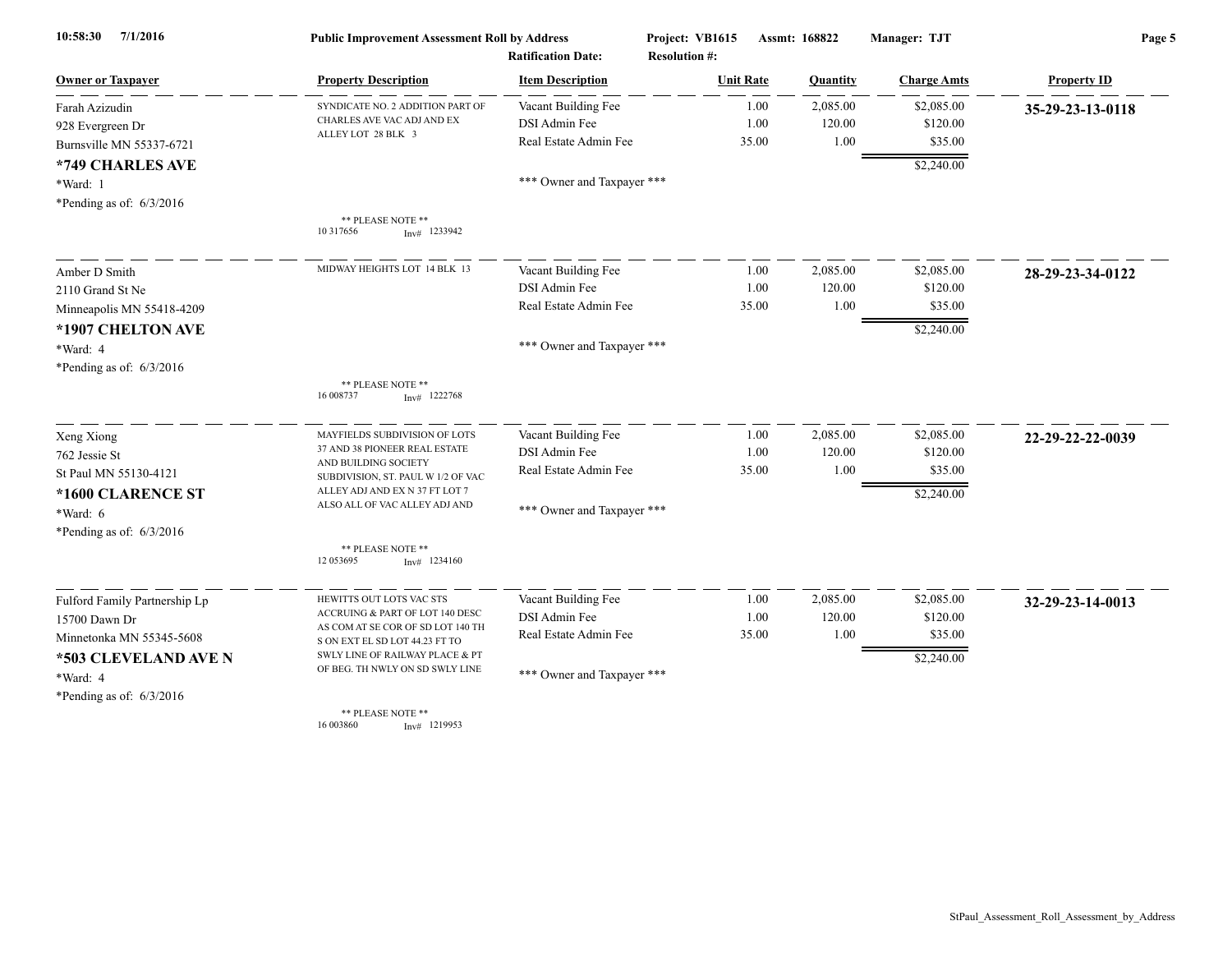| 7/1/2016<br>10:58:30              | <b>Public Improvement Assessment Roll by Address</b> |                            | Project: VB1615      | Assmt: 168822    | Manager: TJT        | Page 6             |
|-----------------------------------|------------------------------------------------------|----------------------------|----------------------|------------------|---------------------|--------------------|
|                                   | <b>Ratification Date:</b>                            |                            | <b>Resolution #:</b> |                  |                     |                    |
| <b>Owner or Taxpayer</b>          | <b>Property Description</b>                          | <b>Item Description</b>    | <b>Unit Rate</b>     | Quantity         | <b>Charge Amts</b>  | <b>Property ID</b> |
| Steven Gotham                     | <b>GOVERNOR JOHNSON ADDITION</b>                     | Vacant Building Fee        |                      | 2,085.00<br>1.00 | \$2,085.00          | 28-29-22-13-0018   |
| 6428 Cahill Ave                   | LOT 22 BLK 1                                         | DSI Admin Fee              |                      | 1.00             | 120.00<br>\$120.00  |                    |
| Inver Grove Heights MN 55076-1533 |                                                      | Real Estate Admin Fee      | 35.00                |                  | $1.00\,$<br>\$35.00 |                    |
| *1089 COOK AVE E                  |                                                      |                            |                      |                  | \$2,240.00          |                    |
| *Ward: 6                          |                                                      | *** Owner and Taxpayer *** |                      |                  |                     |                    |
| *Pending as of: $6/3/2016$        |                                                      |                            |                      |                  |                     |                    |
|                                   | ** PLEASE NOTE **<br>16 018830<br>$Inv#$ 1230230     |                            |                      |                  |                     |                    |
| Raul Hull                         | ARLINGTON HILLS ADDITION TO ST                       | Vacant Building Fee        |                      | 2,085.00<br>1.00 | \$2,085.00          | 29-29-22-14-0029   |
| 759 Cook Ave E                    | PAUL 40/45 THRU 49 LOT 16 BLK 2                      | DSI Admin Fee              |                      | 1.00             | 120.00<br>\$120.00  |                    |
| St Paul MN 55106-3106             |                                                      | Real Estate Admin Fee      | 35.00                |                  | 1.00<br>\$35.00     |                    |
| *759 COOK AVE E                   |                                                      |                            |                      |                  | \$2,240.00          |                    |
| $*Ward: 6$                        |                                                      | *** Owner and Taxpayer *** |                      |                  |                     |                    |
| *Pending as of: $6/3/2016$        |                                                      |                            |                      |                  |                     |                    |
|                                   | ** PLEASE NOTE **<br>14 289100<br>$Inv#$ 1236407     |                            |                      |                  |                     |                    |
| Robert J Jensen                   | LANE'S PHALEN GROVE ADD., ST.                        | Vacant Building Fee        |                      | 2,085.00<br>1.00 | \$2,085.00          | 21-29-22-32-0114   |
| 896 Cottage Ave E                 | PAUL, MINN. LOT 14 BLK 5                             | DSI Admin Fee              |                      | 1.00             | 120.00<br>\$120.00  |                    |
| St Paul MN 55106-1808             |                                                      | Real Estate Admin Fee      | 35.00                |                  | 1.00<br>\$35.00     |                    |
| *896 COTTAGE AVE E                |                                                      |                            |                      |                  | \$2,240.00          |                    |
| *Ward: 6                          |                                                      | *** Owner and Taxpayer *** |                      |                  |                     |                    |
| *Pending as of: $6/3/2016$        |                                                      |                            |                      |                  |                     |                    |
|                                   | ** PLEASE NOTE **<br>16 007221<br>$Inv#$ 1222035     |                            |                      |                  |                     |                    |
| Jpmorgan Chase Bank Nat Assoc     | EDMUND RICE'S FIRST ADDITION TO                      | Vacant Building Fee        |                      | 2,085.00<br>1.00 | \$2,085.00          | 29-29-22-32-0043   |
| 7255 Baymeadows Way               | ST. PAUL LOT 18 BLK 5                                | DSI Admin Fee              |                      | 1.00             | 120.00<br>\$120.00  |                    |
| Jacksonville FL 32256-6851        |                                                      | Real Estate Admin Fee      | 35.00                |                  | 1.00<br>\$35.00     |                    |
| *889 DESOTO ST                    |                                                      |                            |                      |                  | \$2,240.00          |                    |
| *Ward: 5                          |                                                      | *** Owner and Taxpayer *** |                      |                  |                     |                    |
| *Pending as of: $6/3/2016$        |                                                      |                            |                      |                  |                     |                    |
|                                   | ** PLEASE NOTE **<br>16 002428<br>Inv# 1219192       |                            |                      |                  |                     |                    |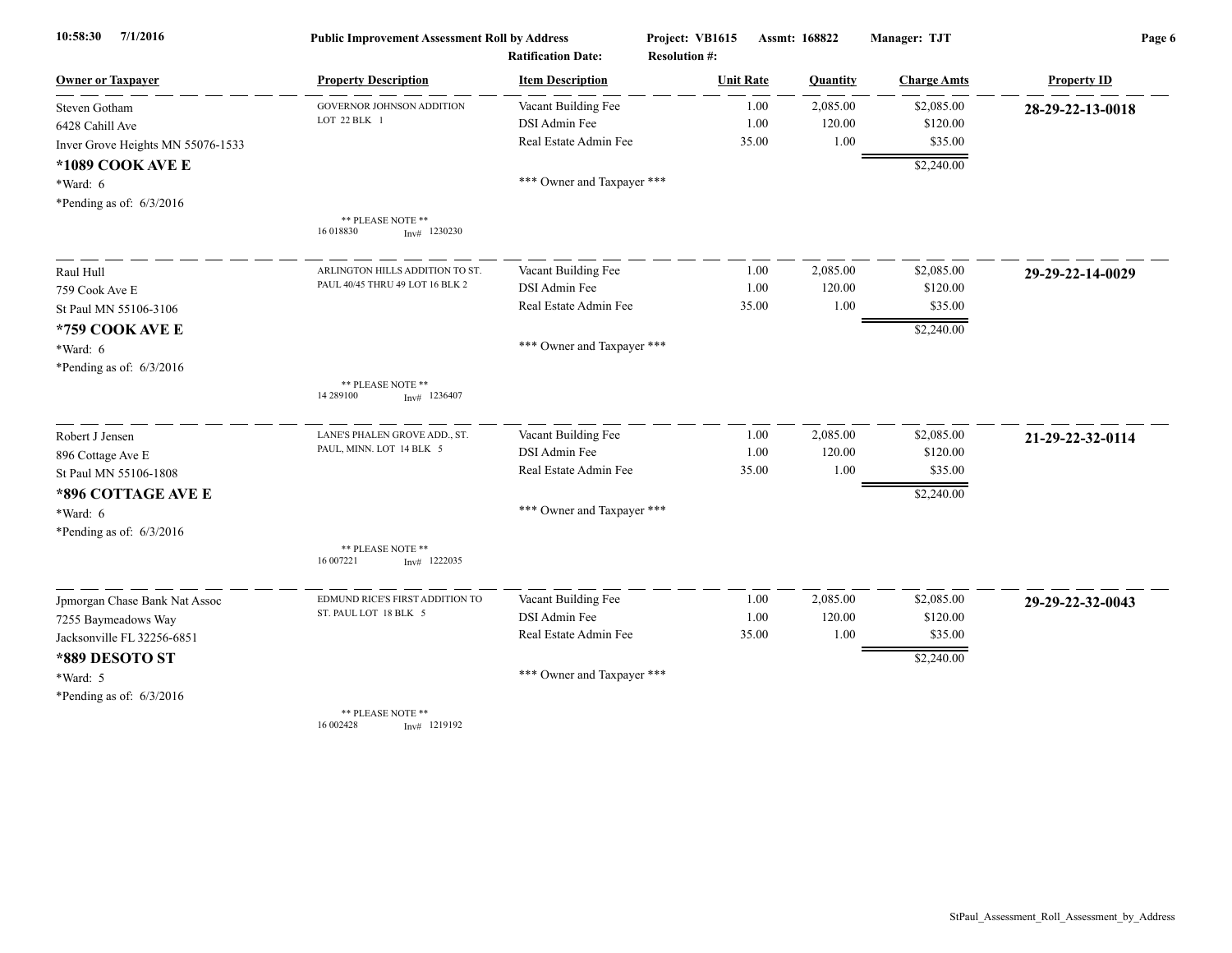| 10:58:30<br>7/1/2016                                                                                                           | <b>Public Improvement Assessment Roll by Address</b><br><b>Ratification Date:</b>                                                                                                                            |                                                                                             | Project: VB1615<br><b>Resolution #:</b> | Assmt: 168822              | Manager: TJT                                    | Page 7             |  |
|--------------------------------------------------------------------------------------------------------------------------------|--------------------------------------------------------------------------------------------------------------------------------------------------------------------------------------------------------------|---------------------------------------------------------------------------------------------|-----------------------------------------|----------------------------|-------------------------------------------------|--------------------|--|
| <b>Owner or Taxpayer</b>                                                                                                       | <b>Property Description</b>                                                                                                                                                                                  | <b>Item Description</b>                                                                     | <b>Unit Rate</b>                        | Quantity                   | <b>Charge Amts</b>                              | <b>Property ID</b> |  |
| Jerry L Morgan<br>Jerry L Morgan Sr<br>1176 Ross Ave                                                                           | TERRY'S ADDITION TO THE CITY OF<br>ST. PAUL, COUNTY OF RAMSEY,<br>STATE OF MINN. LOT 1 BLK 3                                                                                                                 | Vacant Building Fee<br>DSI Admin Fee<br>Real Estate Admin Fee                               | 1.00<br>1.00<br>35.00                   | 2,085.00<br>120.00<br>1.00 | \$2,085.00<br>\$120.00<br>\$35.00               | 28-29-22-43-0026   |  |
| Saint Paul MN 55106-3941<br>*797 DULUTH ST<br>*Ward: 6<br>*Pending as of: $6/3/2016$                                           |                                                                                                                                                                                                              | *** Owner and Taxpayer ***                                                                  |                                         |                            | \$2,240.00                                      |                    |  |
|                                                                                                                                | ** PLEASE NOTE **<br>16 011822<br>$Inv#$ 1224396                                                                                                                                                             |                                                                                             |                                         |                            |                                                 |                    |  |
| Dean J Goche<br>Mark R Russell<br>17076 Firtree Pl<br>Farmington MN 55024-9398                                                 | EDMUND RICE'S FIRST ADDITION TO<br>ST. PAUL EX W 55 FT LOT 16 BLK 1                                                                                                                                          | Vacant Building Fee<br>DSI Admin Fee<br>Real Estate Admin Fee                               | 1.00<br>1.00<br>35.00                   | 2,085.00<br>120.00<br>1.00 | \$2,085.00<br>\$120.00<br>\$35.00<br>\$2,240.00 | 29-29-22-31-0157   |  |
| *897 EDGERTON ST<br>*Ward: 5<br>*Pending as of: $6/3/2016$                                                                     | ** PLEASE NOTE **<br>16 017592<br>$Inv#$ 1229554                                                                                                                                                             | *** Owner and Taxpayer ***                                                                  |                                         |                            |                                                 |                    |  |
| Bank Of America N A<br>1983 Desoto St<br>Maplewood MN 55117-2046<br>*940 EDGERTON ST<br>*Ward: 6<br>*Pending as of: $6/3/2016$ | CHAS. WEIDES SUBDIVISION OF<br>BLOCKS 25 AND 26 OF ARLINGTON<br>HILLS ADD. TO ST. PAUL N 32 5/10 FT<br>OF FOL W QUADRANGULAR PART OF<br>LOTS 24 25 AND 26 MEASURING 78<br>5/10 FT ON N L AND 79 5/10 FT ON S | Vacant Building Fee<br>DSI Admin Fee<br>Real Estate Admin Fee<br>*** Owner and Taxpayer *** | 1.00<br>1.00<br>35.00                   | 2,085.00<br>120.00<br>1.00 | \$2,085.00<br>\$120.00<br>\$35.00<br>\$2,240.00 | 29-29-22-42-0057   |  |
|                                                                                                                                | ** PLEASE NOTE **<br>16 026868<br>$Inv#$ 1235371                                                                                                                                                             |                                                                                             |                                         |                            |                                                 |                    |  |
| Velocity Asset Group Llc<br>13803 Mm Ave<br>Iowa Falls IA 50126-8609<br>*1314 ELEANOR AVE                                      | WOODFORD PARK, ST. PAUL, MINN.<br>LOT 9 BLK 8                                                                                                                                                                | Vacant Building Fee<br>DSI Admin Fee<br>Real Estate Admin Fee                               | 1.00<br>1.00<br>35.00                   | 2,085.00<br>120.00<br>1.00 | \$2,085.00<br>\$120.00<br>\$35.00<br>\$2,240.00 | 10-28-23-43-0205   |  |
| *Ward: 3<br>*Pending as of: $6/3/2016$                                                                                         | <b>** DI EACE MOTE **</b>                                                                                                                                                                                    | *** Owner and Taxpayer ***                                                                  |                                         |                            |                                                 |                    |  |

\*\* PLEASE NOTE<br>16 016800 Inv 16 016800 Inv# 1227597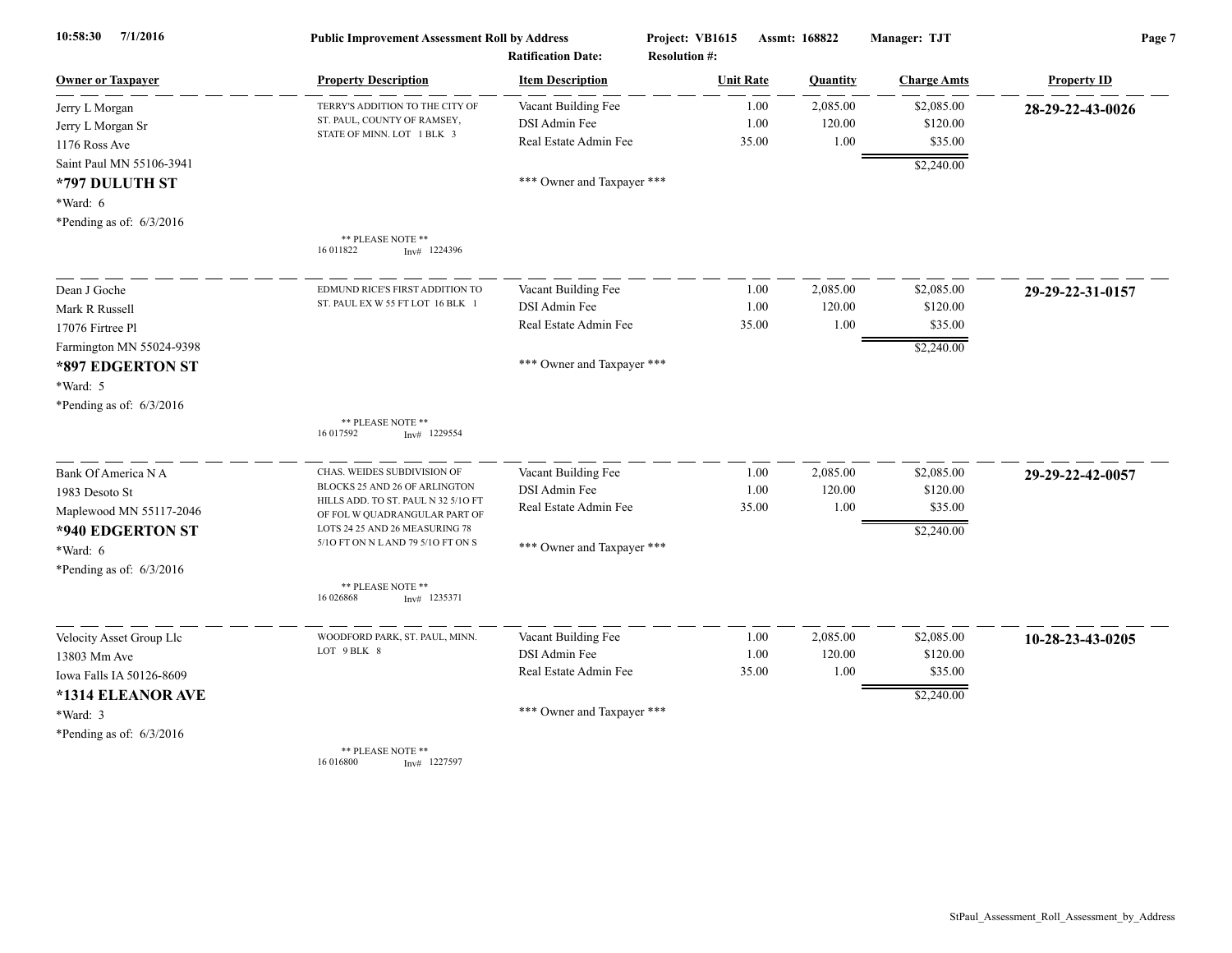| 7/1/2016<br>10:58:30       | <b>Public Improvement Assessment Roll by Address</b><br><b>Ratification Date:</b> |                            | Project: VB1615<br><b>Resolution #:</b> | Assmt: 168822 |          | Manager: TJT       | Page 8             |  |
|----------------------------|-----------------------------------------------------------------------------------|----------------------------|-----------------------------------------|---------------|----------|--------------------|--------------------|--|
| <b>Owner or Taxpayer</b>   | <b>Property Description</b>                                                       | <b>Item Description</b>    | <b>Unit Rate</b>                        |               | Quantity | <b>Charge Amts</b> | <b>Property ID</b> |  |
| Ditech Financial Llc       | WILLARD LINDER, ADDITION NO.                                                      | Vacant Building Fee        |                                         | 1.00          | 2,025.00 | \$2,025.00         | 34-29-22-42-0067   |  |
| 345 St Peter St Ste 704    | LOT 19 BLK 1                                                                      | DSI Admin Fee              |                                         | 1.00          | 120.00   | \$120.00           |                    |  |
| Saint Paul MN 55102-1213   |                                                                                   | Real Estate Admin Fee      |                                         | 35.00         | 1.00     | \$35.00            |                    |  |
| *1547 EUCLID ST            |                                                                                   |                            |                                         |               |          | \$2,180.00         |                    |  |
| *Ward: 7                   |                                                                                   | *** Owner and Taxpayer *** |                                         |               |          |                    |                    |  |
| *Pending as of: $6/3/2016$ |                                                                                   |                            |                                         |               |          |                    |                    |  |
|                            | ** PLEASE NOTE **<br>16 000577<br>$Inv#$ 1217834                                  |                            |                                         |               |          |                    |                    |  |
| Joseph P Lancette          | WILLARD LINDER, ADDITION NO.                                                      | Vacant Building Fee        |                                         | 1.00          | 2,085.00 | \$2,085.00         | 34-29-22-42-0065   |  |
| Ashlee M Frederick         | LOT 17 BLK 1                                                                      | DSI Admin Fee              |                                         | 1.00          | 120.00   | \$120.00           |                    |  |
| 1555 Euclid St             |                                                                                   | Real Estate Admin Fee      |                                         | 35.00         | 1.00     | \$35.00            |                    |  |
| St Paul MN 55106-5903      |                                                                                   |                            |                                         |               |          | \$2,240.00         |                    |  |
| *1555 EUCLID ST            |                                                                                   | *** Owner and Taxpayer *** |                                         |               |          |                    |                    |  |
| *Ward: 7                   |                                                                                   |                            |                                         |               |          |                    |                    |  |
| *Pending as of: $6/3/2016$ |                                                                                   |                            |                                         |               |          |                    |                    |  |
|                            | ** PLEASE NOTE **<br>15 032944<br>$Inv#$ 1233947                                  |                            |                                         |               |          |                    | ***ESCROW***       |  |
| Nationstar Mortgage Llc    | AUERBACH & HAND'S ADDITION TO                                                     | Vacant Building Fee        |                                         | 1.00          | 2,085.00 | \$2,085.00         | 25-29-23-13-0017   |  |
| 8950 Cypress Waters Blvd   | THE CITY OF ST. PAUL N 1/2 OF LOT 7<br>AND ALL OF LOT 6 BLK 20                    | DSI Admin Fee              |                                         | 1.00          | 120.00   | \$120.00           |                    |  |
| Coppell TX 75019-4620      |                                                                                   | Real Estate Admin Fee      |                                         | 35.00         | 1.00     | \$35.00            |                    |  |
| *1075 FARRINGTON ST        |                                                                                   |                            |                                         |               |          | \$2,240.00         |                    |  |
| *Ward: 5                   |                                                                                   | *** Owner and Taxpayer *** |                                         |               |          |                    |                    |  |
| *Pending as of: $6/3/2016$ |                                                                                   |                            |                                         |               |          |                    |                    |  |
|                            | ** PLEASE NOTE **<br>16 015893<br>$Inv#$ 1227161                                  |                            |                                         |               |          |                    |                    |  |
| Marcela M Kelton           | WARREN & RICE'S ADDITION TO                                                       | Vacant Building Fee        |                                         | 1.00          | 2,085.00 | \$2,085.00         | 36-29-23-13-0120   |  |
| 150 3rd St S Apt 1         | SAINT PAUL N 42 FT OF LOTS 7 AND                                                  | DSI Admin Fee              |                                         | 1.00          | 120.00   | \$120.00           |                    |  |
| Stillwater MN 55082-3920   | LOT 8 BLK 22                                                                      | Real Estate Admin Fee      |                                         | 35.00         | 1.00     | \$35.00            |                    |  |
| *540 FARRINGTON ST         |                                                                                   |                            |                                         |               |          | \$2,240.00         |                    |  |
| *Ward: 1                   |                                                                                   | *** Owner and Taxpayer *** |                                         |               |          |                    |                    |  |
| *Pending as of: $6/3/2016$ |                                                                                   |                            |                                         |               |          |                    |                    |  |
|                            | ** PLEASE NOTE **<br>15 029623<br>$Inv#$ 1231697                                  |                            |                                         |               |          |                    |                    |  |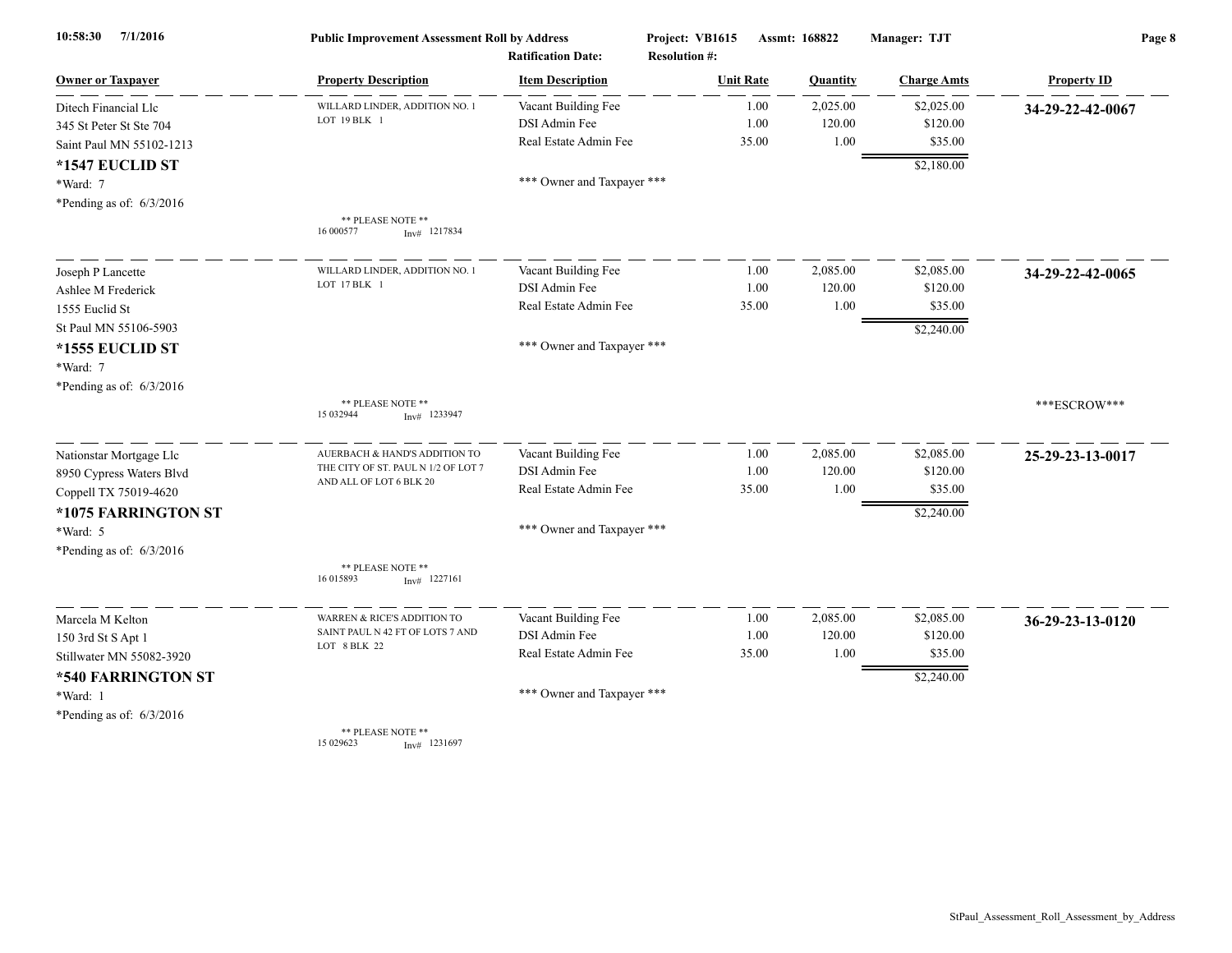| 7/1/2016<br>10:58:30                                                                 | <b>Public Improvement Assessment Roll by Address</b><br><b>Ratification Date:</b>                                                        |                                                               | Project: VB1615<br><b>Resolution #:</b> | Assmt: 168822         |                            | Manager: TJT                      | Page 9             |  |
|--------------------------------------------------------------------------------------|------------------------------------------------------------------------------------------------------------------------------------------|---------------------------------------------------------------|-----------------------------------------|-----------------------|----------------------------|-----------------------------------|--------------------|--|
| <b>Owner or Taxpayer</b>                                                             | <b>Property Description</b>                                                                                                              | <b>Item Description</b>                                       | <b>Unit Rate</b>                        |                       | Quantity                   | <b>Charge Amts</b>                | <b>Property ID</b> |  |
| Mclellan W Bean<br>Po Box 296<br>Cannon Falls MN 55009-0296                          | EDMUND RICE'S SECOND ADDITION<br>TO THE CITY OF ST. PAUL EX E 36 FT<br>PART E OF A L RUN FROM PT ON N L<br>OF AND 69 32/100 FT W FROM NE | Vacant Building Fee<br>DSI Admin Fee<br>Real Estate Admin Fee |                                         | 1.00<br>1.00<br>35.00 | 2,085.00<br>120.00<br>1.00 | \$2,085.00<br>\$120.00<br>\$35.00 | 30-29-22-43-0004   |  |
| *105 GRANITE ST<br>*Ward: 5<br>*Pending as of: $6/3/2016$                            | COR OF LOT 13 TO A PT ON S L OF<br>AND 69 48/100 FT W FROM SE COR                                                                        | *** Owner and Taxpayer ***                                    |                                         |                       |                            | \$2,240.00                        |                    |  |
|                                                                                      | ** PLEASE NOTE **<br>12 05 8752<br>$Inv#$ 1236404                                                                                        |                                                               |                                         |                       |                            |                                   |                    |  |
| New Direction Ira Inc                                                                | HOLCOMBE'S ADDITION TO SAINT<br>PAUL S 20 FT OF LOT 17 BLK 2                                                                             | Vacant Building Fee                                           |                                         | 1.00                  | 2,085.00                   | \$2,085.00                        | 02-28-23-11-0034   |  |
| 1070 W Century Dr Ste 101                                                            |                                                                                                                                          | DSI Admin Fee                                                 |                                         | 1.00                  | 120.00                     | \$120.00                          |                    |  |
| Louisville CO 80027-1657                                                             |                                                                                                                                          | Real Estate Admin Fee                                         |                                         | 35.00                 | 1.00                       | \$35.00                           |                    |  |
| *224 GROTTO ST N<br>*Ward: 1<br>*Pending as of: $6/3/2016$                           |                                                                                                                                          | *** Owner and Taxpayer ***                                    |                                         |                       |                            | \$2,240.00                        |                    |  |
|                                                                                      | ** PLEASE NOTE **<br>11 142430<br>$Inv#$ 1235746                                                                                         |                                                               |                                         |                       |                            |                                   |                    |  |
| Jeff Stanger                                                                         | WEIDES REARRANGEMENT OF LOTS                                                                                                             | Vacant Building Fee                                           |                                         | 1.00                  | 2,085.00                   | \$2,085.00                        | 25-29-23-24-0119   |  |
| Jane Stanger                                                                         | 76, 77, 78, 79 & 80, WILKIN AND<br>HAYWARDS LOTS EX W 20 FT LOT 40                                                                       | DSI Admin Fee                                                 |                                         | 1.00                  | 120.00                     | \$120.00                          |                    |  |
| 1150 Cushing Cir Apt 223                                                             | ALL OF LOT 41 AND W 10 FT OF LOT                                                                                                         | Real Estate Admin Fee                                         |                                         | 35.00                 | 1.00                       | \$35.00                           |                    |  |
| Saint Paul MN 55108-5022<br>*403 HATCH AVE<br>*Ward: 5<br>*Pending as of: $6/3/2016$ | 42 BLK 1                                                                                                                                 | *** Owner and Taxpayer ***                                    |                                         |                       |                            | \$2,240.00                        |                    |  |
|                                                                                      | ** PLEASE NOTE **<br>14 287292<br>$Inv#$ 1235537                                                                                         |                                                               |                                         |                       |                            |                                   |                    |  |
| Steven J Hawley                                                                      | LAKE PHALEN ADDITION LOT 4                                                                                                               | Vacant Building Fee                                           |                                         | 1.00                  | 2,085.00                   | \$2,085.00                        | 20-29-22-14-0102   |  |
| 800 Hoyt Ave E                                                                       | BLK 1                                                                                                                                    | DSI Admin Fee                                                 |                                         | 1.00                  | 120.00                     | \$120.00                          |                    |  |
| St Paul MN 55106-1043                                                                |                                                                                                                                          | Real Estate Admin Fee                                         |                                         | 35.00                 | 1.00                       | \$35.00                           |                    |  |
| *800 HOYT AVE E                                                                      |                                                                                                                                          |                                                               |                                         |                       |                            | \$2,240.00                        |                    |  |
| $*Ward: 6$                                                                           |                                                                                                                                          | *** Owner and Taxpayer ***                                    |                                         |                       |                            |                                   |                    |  |
| *Pending as of: $6/3/2016$                                                           |                                                                                                                                          |                                                               |                                         |                       |                            |                                   |                    |  |
|                                                                                      | ** PLEASE NOTE **<br>16 013887<br>$Inv#$ 1225745                                                                                         |                                                               |                                         |                       |                            |                                   |                    |  |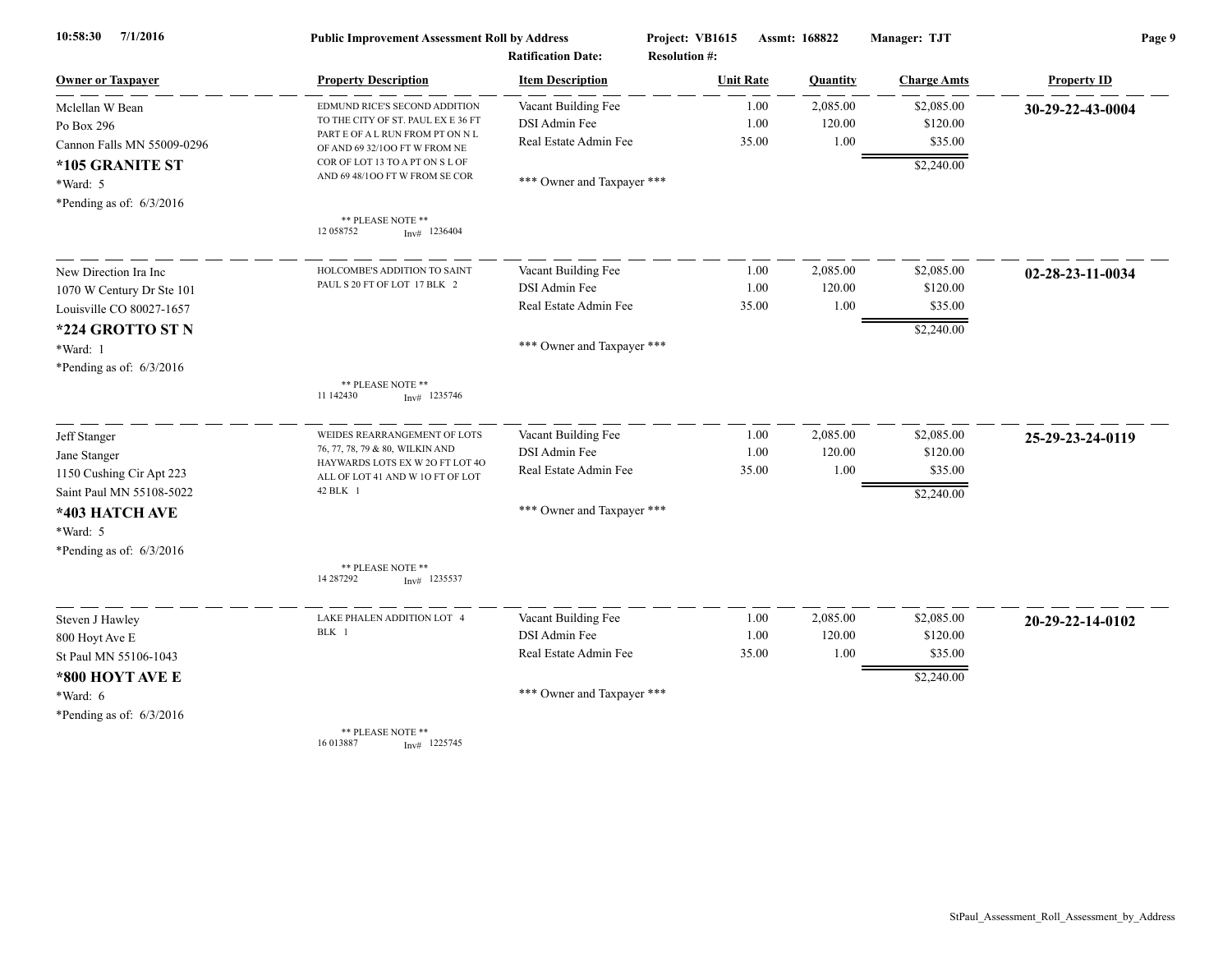| 7/1/2016<br>10:58:30                                      | <b>Public Improvement Assessment Roll by Address</b>  |                                                      | Project: VB1615                          | Assmt: 168822 |          | Manager: TJT       | Page 10            |  |
|-----------------------------------------------------------|-------------------------------------------------------|------------------------------------------------------|------------------------------------------|---------------|----------|--------------------|--------------------|--|
| <b>Owner or Taxpayer</b>                                  | <b>Property Description</b>                           | <b>Ratification Date:</b><br><b>Item Description</b> | <b>Resolution #:</b><br><b>Unit Rate</b> |               | Quantity | <b>Charge Amts</b> | <b>Property ID</b> |  |
|                                                           | HILLCREST CENTER LOT 7 BLK 5                          | Vacant Building Fee                                  |                                          | 1.00          | 2,025.00 | \$2,025.00         |                    |  |
| Trinity Commercial Contracting Llc<br>1833 Nebraska Ave E |                                                       | DSI Admin Fee                                        |                                          | 1.00          | 120.00   | \$120.00           | 23-29-22-22-0058   |  |
| Saint Paul MN 55119-4222                                  |                                                       | Real Estate Admin Fee                                |                                          | 35.00         | 1.00     | \$35.00            |                    |  |
|                                                           |                                                       |                                                      |                                          |               |          |                    |                    |  |
| *1860 IDAHO AVE E                                         |                                                       | *** Owner and Taxpayer ***                           |                                          |               |          | \$2,180.00         |                    |  |
| *Ward: 6<br>*Pending as of: $6/3/2016$                    |                                                       |                                                      |                                          |               |          |                    |                    |  |
|                                                           | ** PLEASE NOTE **<br>15 007589<br>$Inv#$ 1217607      |                                                      |                                          |               |          |                    |                    |  |
|                                                           |                                                       |                                                      |                                          |               |          |                    |                    |  |
| John M Hanson                                             | JEAN'S ADDITION LOT 14 BLK 2                          | Vacant Building Fee                                  |                                          | 1.00          | 2,085.00 | \$2,085.00         | 23-29-22-12-0050   |  |
| 285 Century Ave N # 119                                   |                                                       | DSI Admin Fee                                        |                                          | 1.00          | 120.00   | \$120.00           |                    |  |
| Saint Paul MN 55119-4101                                  |                                                       | Real Estate Admin Fee                                |                                          | 35.00         | 1.00     | \$35.00            |                    |  |
| *2059 IDAHO AVE E                                         |                                                       |                                                      |                                          |               |          | \$2,240.00         |                    |  |
| *Ward: 6                                                  |                                                       | *** Owner and Taxpayer ***                           |                                          |               |          |                    |                    |  |
| *Pending as of: $6/3/2016$                                |                                                       |                                                      |                                          |               |          |                    |                    |  |
|                                                           | ** PLEASE NOTE **<br>16 006705<br>$Inv#$ 1221331      |                                                      |                                          |               |          |                    |                    |  |
| Lake Jane Llc                                             | JOSEPH R. WEIDE'S ADDITION TO                         | Vacant Building Fee                                  |                                          | 1.00          | 2,025.00 | \$2,025.00         | 29-29-22-12-0166   |  |
| 9189 Lake Jane Trl N                                      | THE CITY OF ST. PAUL, MINN. E 1/2 OF                  | DSI Admin Fee                                        |                                          | 1.00          | 120.00   | \$120.00           |                    |  |
| Lake Elmo MN 55042-9472                                   | A TRACT ADJ ON W AND LOT 16 BLK<br>$\overline{3}$     | Real Estate Admin Fee                                |                                          | 35.00         | 1.00     | \$35.00            |                    |  |
| *609 JESSAMINE AVE E                                      |                                                       |                                                      |                                          |               |          | \$2,180.00         |                    |  |
| *Ward: 6                                                  |                                                       | *** Owner and Taxpayer ***                           |                                          |               |          |                    |                    |  |
| *Pending as of: $6/3/2016$                                |                                                       |                                                      |                                          |               |          |                    |                    |  |
|                                                           | ** PLEASE NOTE **<br>16 001254<br>$Inv#$ 1218142      |                                                      |                                          |               |          |                    | ***ESCROW***       |  |
| Acm Vision V Llc                                          | FLINT'S REARRANGEMENT OF C.C.                         | Vacant Building Fee                                  |                                          | 1.00          | 2,085.00 | \$2,085.00         | 30-29-22-21-0137   |  |
| Po Box $488\,$                                            | MACKUBIN'S SUBDIVISION OF PART                        | DSI Admin Fee                                        |                                          | 1.00          | 120.00   | \$120.00           |                    |  |
| Columbia SC 29202-0488                                    | OF WEIDE AND DAWSON'S GARDEN<br>LOTS LOTS 8 AND LOT 9 | Real Estate Admin Fee                                | 35.00                                    |               | 1.00     | \$35.00            |                    |  |
| *64 JESSAMINE AVE E                                       |                                                       |                                                      |                                          |               |          | \$2,240.00         |                    |  |
| *Ward: 5                                                  |                                                       | *** Owner and Taxpayer ***                           |                                          |               |          |                    |                    |  |
| *Pending as of: $6/3/2016$                                |                                                       |                                                      |                                          |               |          |                    |                    |  |
|                                                           | ** PLEASE NOTE **<br>16 026060<br>$Inv#$ 1234898      |                                                      |                                          |               |          |                    |                    |  |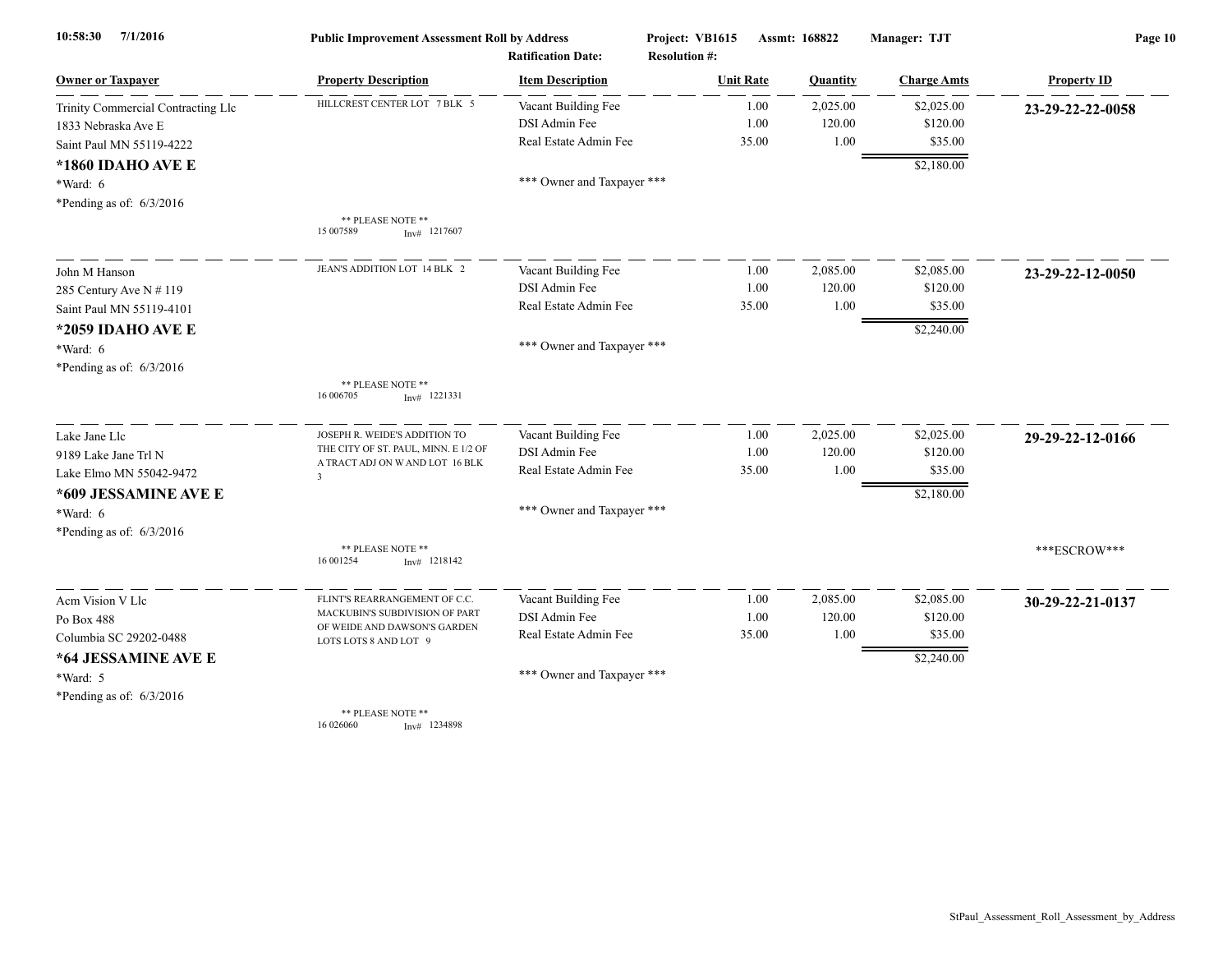| 10:58:30<br>7/1/2016       | <b>Public Improvement Assessment Roll by Address</b><br><b>Ratification Date:</b> |                            | Project: VB1615<br><b>Resolution #:</b> | Assmt: 168822   |                    | Page 11            |  |
|----------------------------|-----------------------------------------------------------------------------------|----------------------------|-----------------------------------------|-----------------|--------------------|--------------------|--|
| <b>Owner or Taxpayer</b>   | <b>Property Description</b>                                                       | <b>Item Description</b>    | <b>Unit Rate</b>                        | <b>Quantity</b> | <b>Charge Amts</b> | <b>Property ID</b> |  |
| Nou Thao                   | OAK VILLE PARK LOT 15 BLK 20                                                      | Vacant Building Fee        | 1.00                                    | 2,085.00        | \$2,085.00         | 29-29-22-11-0131   |  |
| Terry Lee                  |                                                                                   | DSI Admin Fee              | 1.00                                    | 120.00          | \$120.00           |                    |  |
| 755 Jessamine Ave E        |                                                                                   | Real Estate Admin Fee      | 35.00                                   | 1.00            | \$35.00            |                    |  |
| Saint Paul MN 55106-2507   |                                                                                   |                            |                                         |                 | \$2,240.00         |                    |  |
| *755 JESSAMINE AVE E       |                                                                                   | *** Owner and Taxpayer *** |                                         |                 |                    |                    |  |
| *Ward: 6                   |                                                                                   |                            |                                         |                 |                    |                    |  |
| *Pending as of: $6/3/2016$ |                                                                                   |                            |                                         |                 |                    |                    |  |
|                            | ** PLEASE NOTE **<br>14 10 1145<br>$Inv#$ 1222743                                 |                            |                                         |                 |                    |                    |  |
| Khai Hong Lim              | STINSON'S RICE STREET ADDITION                                                    | Vacant Building Fee        | 1.00                                    | 2,085.00        | \$2,085.00         | 30-29-22-22-0084   |  |
| Shu Ping Teoh              | TO THE CITY OF ST. PAUL, MINN. E 3/4                                              | DSI Admin Fee              | 1.00                                    | 120.00          | \$120.00           |                    |  |
| 839 Brenner Ave            | OF LOT 20 BLK 5                                                                   | Real Estate Admin Fee      | 35.00                                   | 1.00            | \$35.00            |                    |  |
| Roseville MN 55113-1953    |                                                                                   |                            |                                         |                 | \$2,240.00         |                    |  |
| *61 JESSAMINE AVE W        |                                                                                   | *** Owner and Taxpayer *** |                                         |                 |                    |                    |  |
| *Ward: 5                   |                                                                                   |                            |                                         |                 |                    |                    |  |
| *Pending as of: $6/3/2016$ |                                                                                   |                            |                                         |                 |                    |                    |  |
|                            | ** PLEASE NOTE **<br>10 321713<br>$Inv#$ 1235093                                  |                            |                                         |                 |                    |                    |  |
| <b>Jesse Reese</b>         | BEAUPRE & KELLYS ADDITION TO                                                      | Vacant Building Fee        | 1.00                                    | 2,085.00        | \$2,085.00         | 29-29-22-21-0079   |  |
| 1154 Jessie St             | SAINT PAUL, RAMSEY CO., MINN.                                                     | DSI Admin Fee              | 1.00                                    | 120.00          | \$120.00           |                    |  |
| Saint Paul MN 55130-3609   | SUBJ TO ALLEY LOTS 8 AND LOT 9<br>BLK 5                                           | Real Estate Admin Fee      | 35.00                                   | 1.00            | \$35.00            |                    |  |
| *1154 JESSIE ST            |                                                                                   |                            |                                         |                 | \$2,240.00         |                    |  |
| *Ward: 5                   |                                                                                   | *** Owner and Taxpayer *** |                                         |                 |                    |                    |  |
| *Pending as of: $6/3/2016$ |                                                                                   |                            |                                         |                 |                    |                    |  |
|                            | ** PLEASE NOTE **<br>16 00 5634<br>Inv#<br>1220784                                |                            |                                         |                 |                    |                    |  |
| Lauron Morgan              | LANGE'S RE. EX S 2 FT LOT 1                                                       | Vacant Building Fee        | 1.00                                    | 2,085.00        | \$2,085.00         | 08-28-22-24-0067   |  |
| Molly Morgan               |                                                                                   | DSI Admin Fee              | 1.00                                    | 120.00          | \$120.00           |                    |  |
| 225 9th St E Unit 110      |                                                                                   | Real Estate Admin Fee      | 35.00                                   | 1.00            | \$35.00            |                    |  |
| Saint Paul MN 55101-2512   |                                                                                   |                            |                                         |                 | \$2,240.00         |                    |  |
| *106 KING ST E             |                                                                                   | *** Owner and Taxpayer *** |                                         |                 |                    |                    |  |
| *Ward: 2                   |                                                                                   |                            |                                         |                 |                    |                    |  |
| *Pending as of: $6/3/2016$ |                                                                                   |                            |                                         |                 |                    |                    |  |
|                            | ** PLEASE NOTE **                                                                 |                            |                                         |                 |                    |                    |  |

13 180055 Inv# 1232795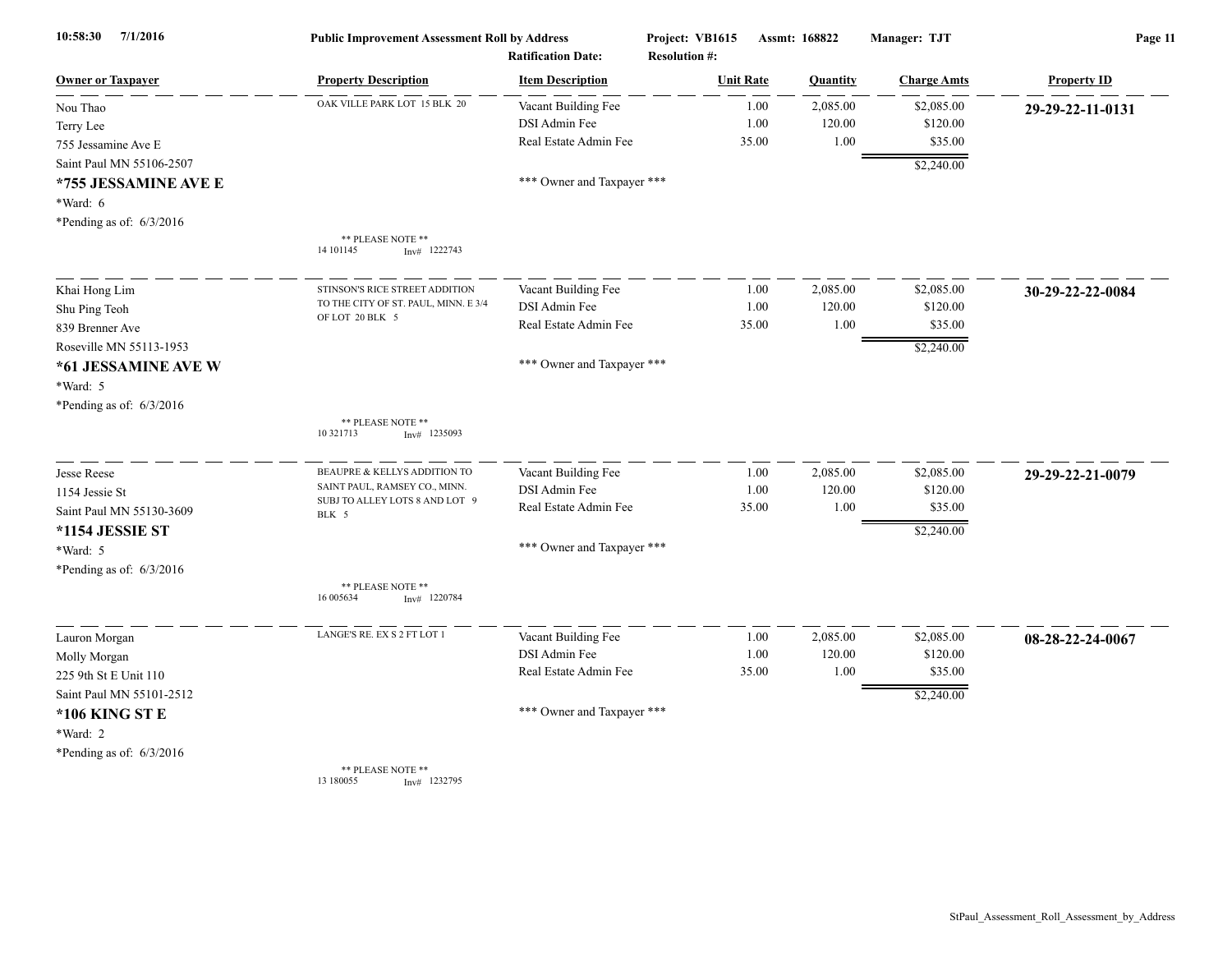| 7/1/2016<br>10:58:30       | <b>Public Improvement Assessment Roll by Address</b><br><b>Ratification Date:</b> |                            | Project: VB1615<br><b>Resolution #:</b> | Assmt: 168822 |          | Manager: TJT       | Page 12            |  |
|----------------------------|-----------------------------------------------------------------------------------|----------------------------|-----------------------------------------|---------------|----------|--------------------|--------------------|--|
| <b>Owner or Taxpayer</b>   | <b>Property Description</b>                                                       | <b>Item Description</b>    | <b>Unit Rate</b>                        |               | Quantity | <b>Charge Amts</b> | <b>Property ID</b> |  |
| Jpmorgan Chase Bank        | JOSEPH R. WEIDE'S 5TH ADDITION                                                    | Vacant Building Fee        |                                         | 1.00          | 2,085.00 | \$2,085.00         | 35-29-23-21-0029   |  |
| 3415 Vision Dr             | TO ST. PAUL LOT 5 BLK 1                                                           | DSI Admin Fee              |                                         | 1.00          | 120.00   | \$120.00           |                    |  |
| Columbus OH 43219-6009     |                                                                                   | Real Estate Admin Fee      | 35.00                                   |               | 1.00     | \$35.00            |                    |  |
| *904 LAFOND AVE            |                                                                                   |                            |                                         |               |          | \$2,240.00         |                    |  |
| *Ward: 1                   |                                                                                   | *** Owner and Taxpayer *** |                                         |               |          |                    |                    |  |
| *Pending as of: $6/3/2016$ |                                                                                   |                            |                                         |               |          |                    |                    |  |
|                            | ** PLEASE NOTE **<br>16 017161<br>$Inv#$ 1229363                                  |                            |                                         |               |          |                    |                    |  |
| Green Tree Servicing Llc   | Ex W 69 5/10 Ft Lot 14 Blk 37                                                     | Vacant Building Fee        |                                         | 1.00          | 2,025.00 | \$2,025.00         | 25-29-23-13-0108   |  |
| 1400 Turbine Dr            |                                                                                   | DSI Admin Fee              |                                         | 1.00          | 120.00   | \$120.00           |                    |  |
| Rapid City SD 57703-4719   |                                                                                   | Real Estate Admin Fee      | 35.00                                   |               | 1.00     | \$35.00            |                    |  |
| *308 LAWSON AVE W          |                                                                                   |                            |                                         |               |          | \$2,180.00         |                    |  |
| *Ward: 5                   |                                                                                   | *** Owner and Taxpayer *** |                                         |               |          |                    |                    |  |
| *Pending as of: $6/3/2016$ |                                                                                   |                            |                                         |               |          |                    |                    |  |
|                            | ** PLEASE NOTE **<br>16 000564<br>$Inv#$ 1217831                                  |                            |                                         |               |          |                    |                    |  |
| William E Everhart         | POTTGIESERS SUBDIVISION OF LOTS                                                   | Vacant Building Fee        |                                         | 1.00          | 2,085.00 | \$2,085.00         | 30-29-22-21-0168   |  |
| 2100 Central Ave           | 5 THRU 16 INCLUSIVE ALL OF WEIDE<br>AND DAWSON'S GARDEN LOTS OF                   | DSI Admin Fee              |                                         | 1.00          | 120.00   | \$120.00           |                    |  |
| Northwood IA 50459-1626    | ST. PAUL LOT 24 BLK 3                                                             | Real Estate Admin Fee      | 35.00                                   |               | 1.00     | \$35.00            |                    |  |
| *19 MAGNOLIA AVE E         |                                                                                   |                            |                                         |               |          | \$2,240.00         |                    |  |
| *Ward: 5                   |                                                                                   | *** Owner and Taxpayer *** |                                         |               |          |                    |                    |  |
| *Pending as of: $6/3/2016$ |                                                                                   |                            |                                         |               |          |                    |                    |  |
|                            | ** PLEASE NOTE **<br>16 018457<br>$Inv#$ 1229948                                  |                            |                                         |               |          |                    |                    |  |
| Mikhail Glushko            | J. M. WARNER'S ADDITION TO ST.                                                    | Vacant Building Fee        |                                         | 1.00          | 2,085.00 | \$2,085.00         | 29-29-22-12-0198   |  |
| Marina Markhasin           | PAUL, MINN. LOT 15                                                                | DSI Admin Fee              |                                         | 1.00          | 120.00   | \$120.00           |                    |  |
| 3155 Coachman Rd Apt 442   |                                                                                   | Real Estate Admin Fee      | 35.00                                   |               | 1.00     | \$35.00            |                    |  |
| Eagan MN 55121-1814        |                                                                                   |                            |                                         |               |          | \$2,240.00         |                    |  |
| *599 MAGNOLIA AVE E        |                                                                                   | *** Owner and Taxpayer *** |                                         |               |          |                    |                    |  |
| *Ward: 6                   |                                                                                   |                            |                                         |               |          |                    |                    |  |
| *Pending as of: $6/3/2016$ |                                                                                   |                            |                                         |               |          |                    |                    |  |
|                            | ** PLEASE NOTE **<br>16 004878<br>$Inv#$ 1220446                                  |                            |                                         |               |          |                    |                    |  |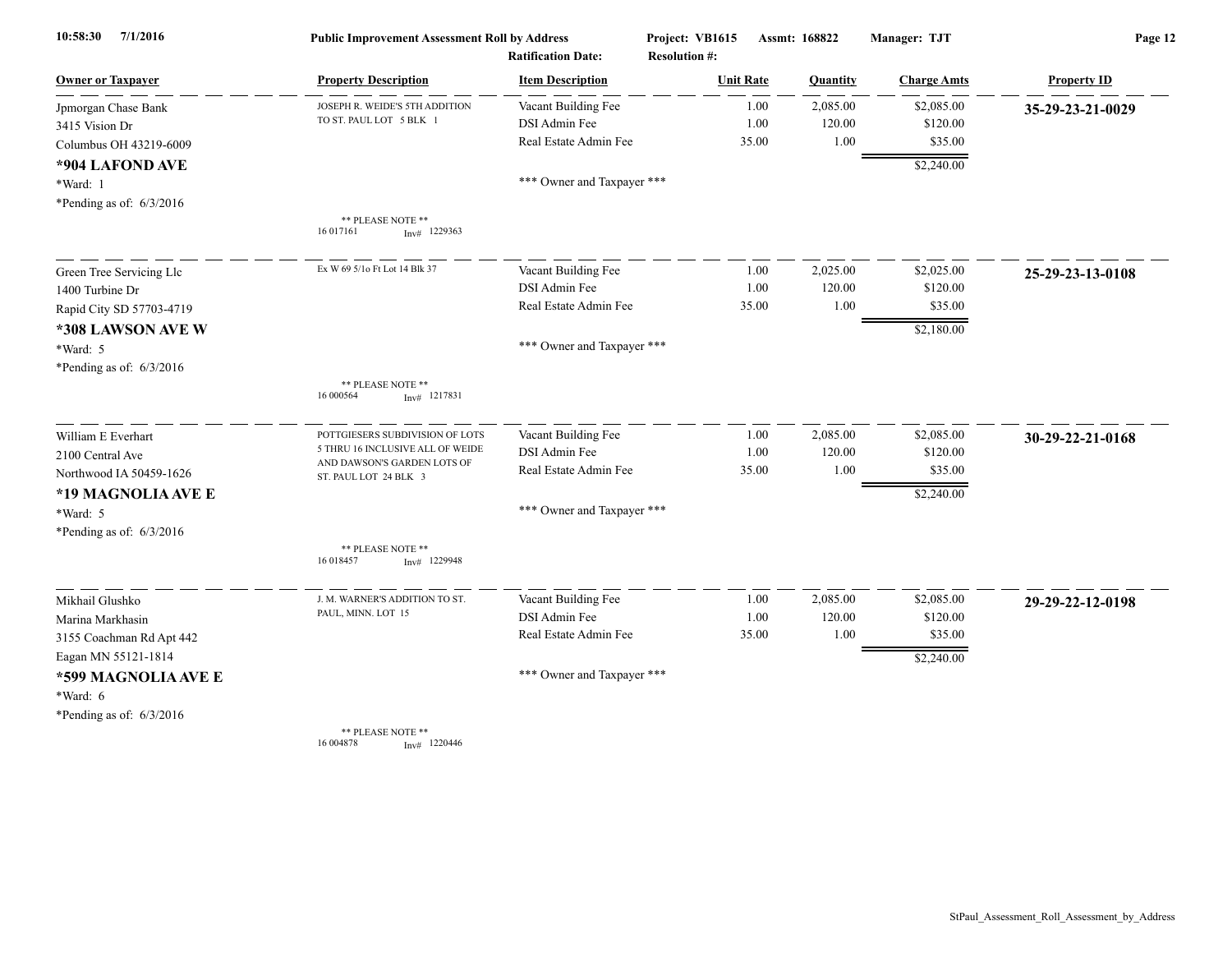| 7/1/2016<br>10:58:30       | <b>Public Improvement Assessment Roll by Address</b><br><b>Ratification Date:</b> |                            | Project: VB1615<br><b>Resolution #:</b> | Assmt: 168822 |          | Manager: TJT       | Page 13            |  |
|----------------------------|-----------------------------------------------------------------------------------|----------------------------|-----------------------------------------|---------------|----------|--------------------|--------------------|--|
| <b>Owner or Taxpayer</b>   | <b>Property Description</b>                                                       | <b>Item Description</b>    | <b>Unit Rate</b>                        |               | Quantity | <b>Charge Amts</b> | <b>Property ID</b> |  |
| Del Co Limited Partnership | ARLINGTON HILLS ADDITION TO ST.                                                   | Vacant Building Fee        |                                         | 1.00          | 2,085.00 | \$2,085.00         | 29-29-22-14-0016   |  |
| Po Box 17122               | PAUL 40/45 THRU 49 LOT 2 BLK 2                                                    | DSI Admin Fee              |                                         | 1.00          | 120.00   | \$120.00           |                    |  |
| Saint Paul MN 55117-0122   |                                                                                   | Real Estate Admin Fee      |                                         | 35.00         | 1.00     | \$35.00            |                    |  |
| *772 MAGNOLIA AVE E        |                                                                                   |                            |                                         |               |          | \$2,240.00         |                    |  |
| *Ward: 6                   |                                                                                   | *** Owner and Taxpayer *** |                                         |               |          |                    |                    |  |
| *Pending as of: $6/3/2016$ |                                                                                   |                            |                                         |               |          |                    |                    |  |
|                            | ** PLEASE NOTE **<br>16 002808<br>$Inv#$ 1219374                                  |                            |                                         |               |          |                    |                    |  |
| Melba Daley                | LEWIS SECOND ADDITION TO ST                                                       | Vacant Building Fee        |                                         | 1.00          | 2,085.00 | \$2,085.00         | 25-29-23-41-0203   |  |
| William Daley              | PAUL BLOCKS 7, 8, 9, 10, 11, 12, 13, 14,                                          | DSI Admin Fee              |                                         | 1.00          | 120.00   | \$120.00           |                    |  |
| 864 Marion St              | & 15 S 15 FT OF LOT 25 AND ALL OF<br>LOT 24 BLK 12                                | Real Estate Admin Fee      |                                         | 35.00         | 1.00     | \$35.00            |                    |  |
| Saint Paul MN 55117-5339   |                                                                                   |                            |                                         |               |          | \$2,240.00         |                    |  |
| *864 MARION ST             |                                                                                   | *** Owner and Taxpayer *** |                                         |               |          |                    |                    |  |
| *Ward: 1                   |                                                                                   |                            |                                         |               |          |                    |                    |  |
| *Pending as of: $6/3/2016$ |                                                                                   |                            |                                         |               |          |                    |                    |  |
|                            | ** PLEASE NOTE **<br>10 32 1989<br>$Inv#$ 1235325                                 |                            |                                         |               |          |                    |                    |  |
| Her Investments Llc        | COLEMAN'S SUBDIVISION OF LOT 5                                                    | Vacant Building Fee        |                                         | 1.00          | 2,085.00 | \$2,085.00         | 23-29-23-44-0126   |  |
| Po Box 11502               | BLOCK 7 AND LOTS 6, 7 AND 8 OF<br>ROGERS AND HENDRICKS ACRE                       | DSI Admin Fee              |                                         | 1.00          | 120.00   | \$120.00           |                    |  |
| Saint Paul MN 55111-0502   | LOTS E 1/2 OF LOT 11 AND ALL OF                                                   | Real Estate Admin Fee      |                                         | 35.00         | 1.00     | \$35.00            |                    |  |
| *653 MARYLAND AVE W        | LOT 12                                                                            |                            |                                         |               |          | \$2,240.00         |                    |  |
| *Ward: 5                   |                                                                                   | *** Owner and Taxpayer *** |                                         |               |          |                    |                    |  |
| *Pending as of: $6/3/2016$ |                                                                                   |                            |                                         |               |          |                    |                    |  |
|                            | ** PLEASE NOTE **<br>15 029206<br>$Inv#$ 1231496                                  |                            |                                         |               |          |                    |                    |  |
| Plaza I Inc                | A. GOTZIANS RE OF SIGEL'S                                                         | Vacant Building Fee        |                                         | 1.00          | 2,085.00 | \$2,085.00         | 33-29-22-12-0009   |  |
| 2284 W 7th St              | ADDITION LOT 11 BLK 2                                                             | DSI Admin Fee              |                                         | 1.00          | 120.00   | \$120.00           |                    |  |
| Saint Paul MN 55116-2824   |                                                                                   | Real Estate Admin Fee      |                                         | 35.00         | 1.00     | \$35.00            |                    |  |
| *1136 MINNEHAHA AVE E      |                                                                                   |                            |                                         |               |          | \$2,240.00         |                    |  |
| *Ward: 7                   |                                                                                   | *** Owner and Taxpayer *** |                                         |               |          |                    |                    |  |
| *Pending as of: $6/3/2016$ |                                                                                   |                            |                                         |               |          |                    |                    |  |
|                            | ** PLEASE NOTE **<br>08 062570<br>$Inv#$ 1231210                                  |                            |                                         |               |          |                    |                    |  |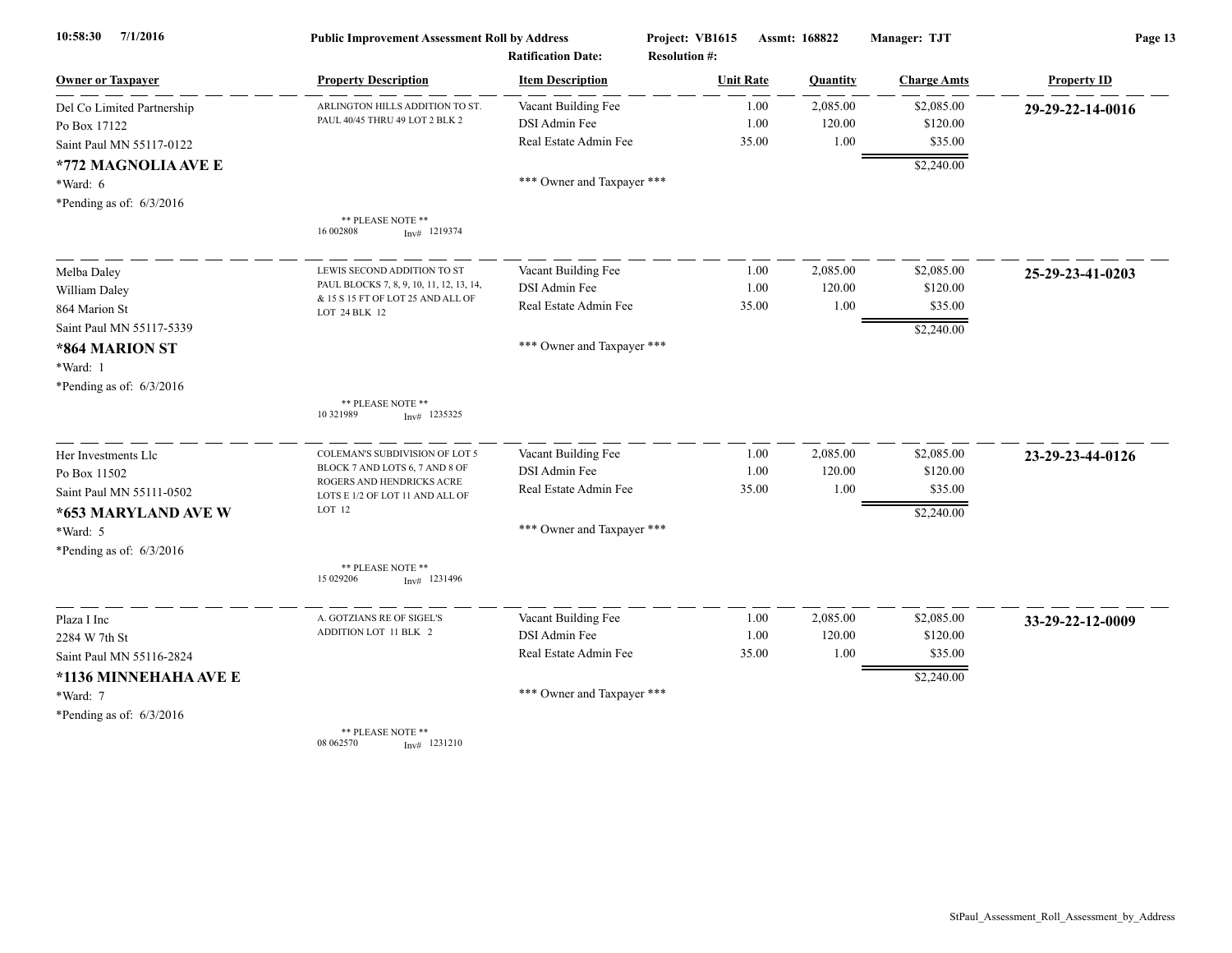| 7/1/2016<br>10:58:30         | <b>Public Improvement Assessment Roll by Address</b><br><b>Ratification Date:</b> |                            | Project: VB1615<br><b>Resolution #:</b> | Assmt: 168822 |          | Manager: TJT       | Page 14            |  |
|------------------------------|-----------------------------------------------------------------------------------|----------------------------|-----------------------------------------|---------------|----------|--------------------|--------------------|--|
| <b>Owner or Taxpayer</b>     | <b>Property Description</b>                                                       | <b>Item Description</b>    | <b>Unit Rate</b>                        |               | Quantity | <b>Charge Amts</b> | <b>Property ID</b> |  |
| Doreen J Richardson          | SWANSTROMS RE-ARRANGEMENT                                                         | Vacant Building Fee        |                                         | 1.00          | 2,085.00 | \$2,085.00         | 32-29-22-22-0017   |  |
| 777 Hamline Ave N Apt 806    | OF LOTS 10 & 11, BLOCK 8 OF<br>WARREN & WINSLOW'S ADDITION                        | DSI Admin Fee              |                                         | 1.00          | 120.00   | \$120.00           |                    |  |
| Saint Paul MN 55104-1342     | TO ST. PAUL LOT 4                                                                 | Real Estate Admin Fee      |                                         | 35.00         | 1.00     | \$35.00            |                    |  |
| *421 MOUNT IDA ST            |                                                                                   |                            |                                         |               |          | \$2,240.00         |                    |  |
| *Ward: 5                     |                                                                                   | *** Owner and Taxpayer *** |                                         |               |          |                    |                    |  |
| *Pending as of: $6/3/2016$   |                                                                                   |                            |                                         |               |          |                    |                    |  |
|                              | ** PLEASE NOTE **<br>16 028570<br>$Inv#$ 1236230                                  |                            |                                         |               |          |                    |                    |  |
| Bee Lee                      | HAYDEN HEIGHTS LOT 16 BLK 4                                                       | Vacant Building Fee        |                                         | 1.00          | 2,085.00 | \$2,085.00         | 23-29-22-23-0151   |  |
| Leesha Lee                   |                                                                                   | DSI Admin Fee              |                                         | 1.00          | 120.00   | \$120.00           |                    |  |
| 1850 Nevada Ave E            |                                                                                   | Real Estate Admin Fee      |                                         | 35.00         | 1.00     | \$35.00            |                    |  |
| Saint Paul MN 55119-4225     |                                                                                   |                            |                                         |               |          | \$2,240.00         |                    |  |
| *1850 NEVADA AVE E           |                                                                                   | *** Owner and Taxpayer *** |                                         |               |          |                    |                    |  |
| *Ward: 6                     |                                                                                   |                            |                                         |               |          |                    |                    |  |
| *Pending as of: $6/3/2016$   |                                                                                   |                            |                                         |               |          |                    |                    |  |
|                              | ** PLEASE NOTE **<br>16 023390<br>$Inv#$ 1233204                                  |                            |                                         |               |          |                    |                    |  |
| Us Bank National Association | ROGERS AND HENDRICKS ACRE                                                         | Vacant Building Fee        |                                         | 1.00          | 2,085.00 | \$2,085.00         | 23-29-23-44-0024   |  |
| 205 W 4th St                 | LOTS EX W 125 FT PART W OF<br>MAYWOOD ST LOT 6 BLK 5                              | DSI Admin Fee              |                                         | 1.00          | 120.00   | \$120.00           |                    |  |
| Cincinnati OH 45202-2628     |                                                                                   | Real Estate Admin Fee      |                                         | 35.00         | 1.00     | \$35.00            |                    |  |
| *661 ORANGE AVE W            |                                                                                   |                            |                                         |               |          | \$2,240.00         |                    |  |
| *Ward: 5                     |                                                                                   | *** Owner and Taxpayer *** |                                         |               |          |                    |                    |  |
| *Pending as of: $6/3/2016$   |                                                                                   |                            |                                         |               |          |                    |                    |  |
|                              | ** PLEASE NOTE **<br>16 028583<br>$Inv#$ 1236234                                  |                            |                                         |               |          |                    |                    |  |
| <b>Bill Bernier</b>          | SCHEFFER AND MARTINS RE ETC.                                                      | Vacant Building Fee        |                                         | 1.00          | 2,085.00 | \$2,085.00         | 08-28-22-42-0066   |  |
| 4934 Quail Ave N             | LOTS 10 AND LOT 11 BLK 16                                                         | DSI Admin Fee              |                                         | 1.00          | 120.00   | \$120.00           |                    |  |
| Crystal MN 55429-3647        |                                                                                   | Real Estate Admin Fee      |                                         | 35.00         | 1.00     | \$35.00            |                    |  |
| *287 PAGE ST E               |                                                                                   |                            |                                         |               |          | \$2,240.00         |                    |  |
| *Ward: 2                     |                                                                                   | *** Owner and Taxpayer *** |                                         |               |          |                    |                    |  |
| *Pending as of: $6/3/2016$   |                                                                                   |                            |                                         |               |          |                    |                    |  |
|                              | ** PLEASE NOTE **<br>16 024523<br>$Inv#$ 1234024                                  |                            |                                         |               |          |                    |                    |  |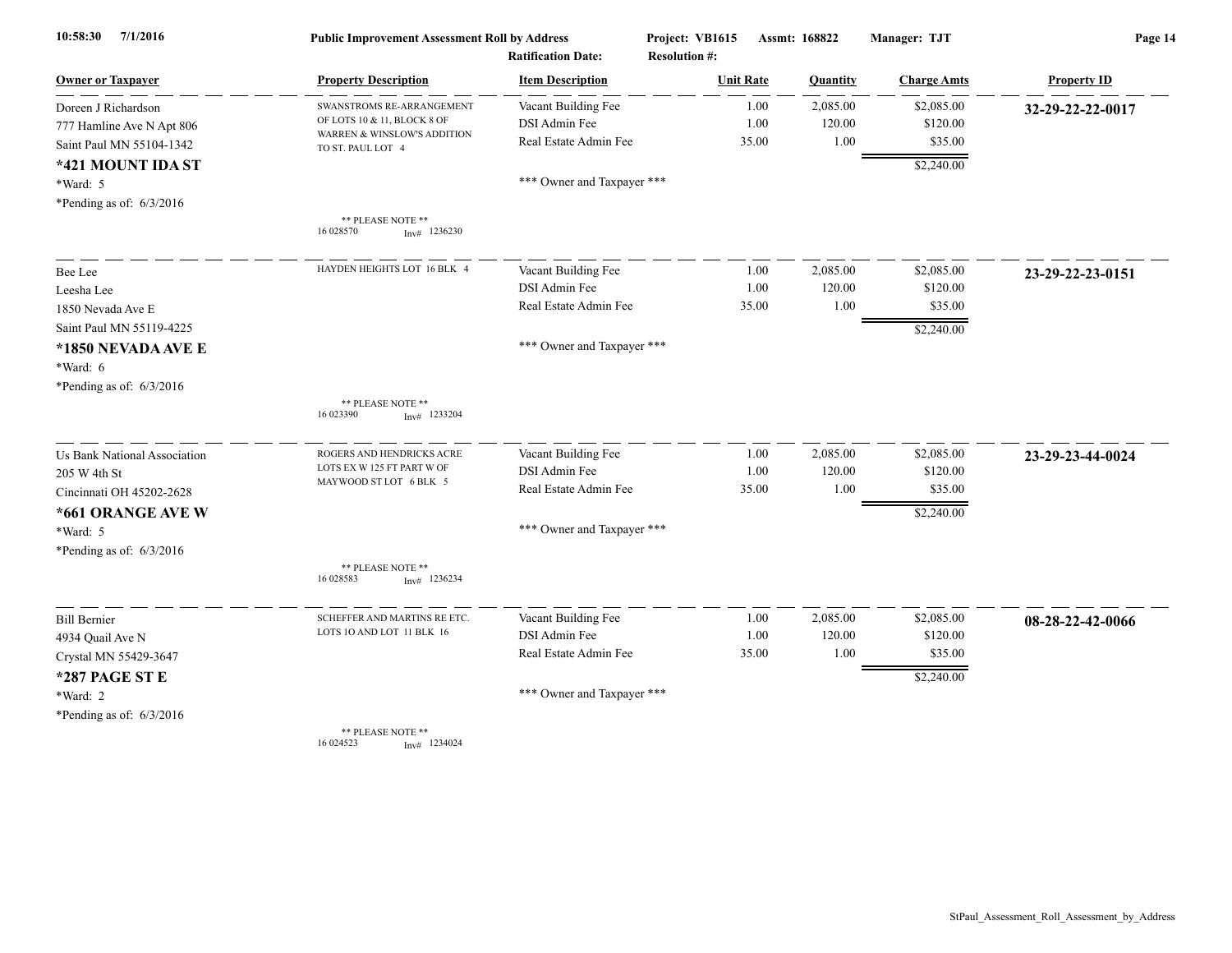| 7/1/2016<br>10:58:30       | <b>Public Improvement Assessment Roll by Address</b> |                                                      | Project: VB1615                          | Assmt: 168822 |          | Manager: TJT       | Page 15            |  |
|----------------------------|------------------------------------------------------|------------------------------------------------------|------------------------------------------|---------------|----------|--------------------|--------------------|--|
| <b>Owner or Taxpayer</b>   | <b>Property Description</b>                          | <b>Ratification Date:</b><br><b>Item Description</b> | <b>Resolution #:</b><br><b>Unit Rate</b> |               | Quantity | <b>Charge Amts</b> | <b>Property ID</b> |  |
| Alka Inc                   | SUBJ TO RD; LOTS 1 THRU LOT 3 BLK                    | Vacant Building Fee                                  |                                          | 1.00          | 2,085.00 | \$2,085.00         | 32-29-22-12-0125   |  |
| 729 Edgerton St            |                                                      | DSI Admin Fee                                        |                                          | 1.00          | 120.00   | \$120.00           |                    |  |
| Saint Paul MN 55130-4116   |                                                      | Real Estate Admin Fee                                |                                          | 35.00         | 1.00     | \$35.00            |                    |  |
| *719 PAYNE AVE             |                                                      |                                                      |                                          |               |          | \$2,240.00         |                    |  |
| *Ward: 6                   |                                                      | *** Owner and Taxpayer ***                           |                                          |               |          |                    |                    |  |
| *Pending as of: $6/3/2016$ |                                                      |                                                      |                                          |               |          |                    |                    |  |
|                            | ** PLEASE NOTE **<br>12 040724<br>$Inv#$ 1227154     |                                                      |                                          |               |          |                    |                    |  |
| Crystal Construction Inc   | MICHEL AND ROBERTSON'S                               | Vacant Building Fee                                  |                                          | 1.00          | 2,085.00 | \$2,085.00         | 11-28-23-24-0078   |  |
| 1600 E 87th St             | ADDITION LOT 10 BLK 2                                | DSI Admin Fee                                        |                                          | 1.00          | 120.00   | \$120.00           |                    |  |
| Bloomington MN 55425-4645  |                                                      | Real Estate Admin Fee                                |                                          | 35.00         | 1.00     | \$35.00            |                    |  |
| *1106 PLEASANT AVE         |                                                      |                                                      |                                          |               |          | \$2,240.00         |                    |  |
| *Ward: 2                   |                                                      | *** Owner and Taxpayer ***                           |                                          |               |          |                    |                    |  |
| *Pending as of: $6/3/2016$ |                                                      |                                                      |                                          |               |          |                    |                    |  |
|                            | ** PLEASE NOTE **<br>15 035996<br>$Inv#$ 1235539     |                                                      |                                          |               |          |                    |                    |  |
| <b>Stavros Haidos</b>      | TERRY'S ADDITION TO THE CITY OF                      | Vacant Building Fee                                  |                                          | 1.00          | 2,085.00 | \$2,085.00         | 28-29-22-34-0120   |  |
| Olympia Haidos             | ST. PAUL, COUNTY OF RAMSEY,                          | DSI Admin Fee                                        |                                          | 1.00          | 120.00   | \$120.00           |                    |  |
| 13316 S Commercial Ave     | STATE OF MINN. LOT 18 BLK 20                         | Real Estate Admin Fee                                |                                          | 35.00         | 1.00     | \$35.00            |                    |  |
| Chicago IL 60633-1408      |                                                      |                                                      |                                          |               |          | \$2,240.00         |                    |  |
| *975 REANEY AVE            |                                                      | *** Owner and Taxpayer ***                           |                                          |               |          |                    |                    |  |
| *Ward: 7                   |                                                      |                                                      |                                          |               |          |                    |                    |  |
| *Pending as of: $6/3/2016$ |                                                      |                                                      |                                          |               |          |                    |                    |  |
|                            | ** PLEASE NOTE **<br>16 009903<br>$Inv#$ 1223285     |                                                      |                                          |               |          |                    |                    |  |
| Jesse Michael Mackey       | DAWSON'S EARL ST. ADDITION TO                        | Vacant Building Fee                                  |                                          | 1.00          | 2,085.00 | \$2,085.00         | 28-29-22-31-0028   |  |
| 1039 Sims Ave              | ST. PAUL, RAMSEY CO., MINN. LOT 31                   | DSI Admin Fee                                        |                                          | 1.00          | 120.00   | \$120.00           |                    |  |
| Saint Paul MN 55106-3922   | <b>BLK 72</b>                                        | Real Estate Admin Fee                                |                                          | 35.00         | 1.00     | \$35.00            |                    |  |
| *1039 SIMS AVE             |                                                      |                                                      |                                          |               |          | \$2,240.00         |                    |  |
| *Ward: 6                   |                                                      | *** Owner and Taxpayer ***                           |                                          |               |          |                    |                    |  |
| *Pending as of: $6/3/2016$ |                                                      |                                                      |                                          |               |          |                    |                    |  |
|                            | ** PLEASE NOTE **<br>16 01 6788<br>$Inv#$ 1227592    |                                                      |                                          |               |          |                    |                    |  |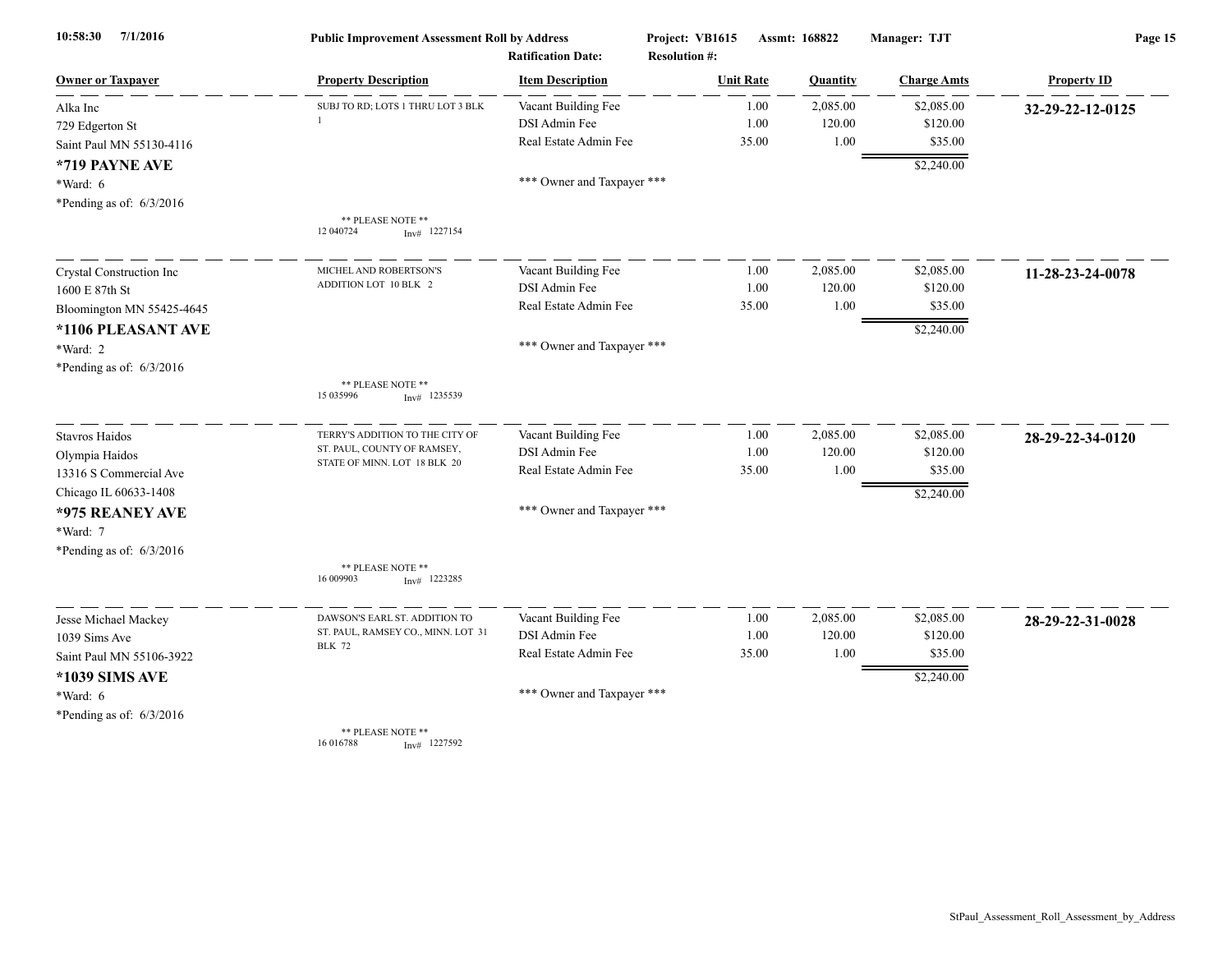| 7/1/2016<br>10:58:30               | <b>Public Improvement Assessment Roll by Address</b>               |                            | Project: VB1615      | Assmt: 168822 | Manager: TJT        | Page 16            |  |
|------------------------------------|--------------------------------------------------------------------|----------------------------|----------------------|---------------|---------------------|--------------------|--|
|                                    |                                                                    | <b>Ratification Date:</b>  | <b>Resolution #:</b> |               |                     |                    |  |
| <b>Owner or Taxpayer</b>           | <b>Property Description</b>                                        | <b>Item Description</b>    | <b>Unit Rate</b>     | Quantity      | <b>Charge Amts</b>  | <b>Property ID</b> |  |
| Neng Top Property Investments Llc  | EDMUND RICE'S FOURTH ADDITION<br>TO THE CITY OF ST. PAUL LOT 3 BLK | Vacant Building Fee        | 1.00                 | 2,085.00      | \$2,085.00          | 29-29-22-32-0116   |  |
| 5211 France Ave N                  | 6                                                                  | DSI Admin Fee              | 1.00                 | 120.00        | \$120.00<br>\$35.00 |                    |  |
| Brooklyn Center MN 55429-3343      |                                                                    | Real Estate Admin Fee      | 35.00                | 1.00          |                     |                    |  |
| <b>*390 SIMS AVE</b>               |                                                                    |                            |                      |               | \$2,240.00          |                    |  |
| *Ward: 5                           |                                                                    | *** Owner and Taxpayer *** |                      |               |                     |                    |  |
| *Pending as of: $6/3/2016$         |                                                                    |                            |                      |               |                     |                    |  |
|                                    | ** PLEASE NOTE **<br>10 310499<br>$Inv#$ 1231492                   |                            |                      |               |                     |                    |  |
| Triumvirate Development Llc        | AUDITOR'S SUBDIVISION NO. 6 ST.                                    | Vacant Building Fee        | 1.00                 | 2,085.00      | \$2,085.00          | 36-29-23-41-0020   |  |
| 892 Hamline Ave N                  | PAUL, MINN. EX THE N 2O FT THE E 6                                 | DSI Admin Fee              | 1.00                 | 120.00        | \$120.00            |                    |  |
| Saint Paul MN 55104-1365           | INCHES OF LOT 5 AND ALL OF LOT 4                                   | Real Estate Admin Fee      | 35.00                | 1.00          | \$35.00             |                    |  |
| *152 UNIVERSITY AVE W              |                                                                    |                            |                      |               | \$2,240.00          |                    |  |
| *Ward: 1                           |                                                                    | *** Owner and Taxpayer *** |                      |               |                     |                    |  |
| *Pending as of: 6/3/2016           |                                                                    |                            |                      |               |                     |                    |  |
|                                    | ** PLEASE NOTE **<br>13 187401<br>$Inv#$ 1236406                   |                            |                      |               |                     |                    |  |
| E Squared Llc                      | SMITHS SUBD OF BLKS 9 10 15 AND                                    | Vacant Building Fee        | 1.00                 | 2,085.00      | \$2,085.00          | 36-29-23-24-0111   |  |
| 397 University Ave W               | 16 EX S 2O FT FOR AVE LOT 15 BLK                                   | DSI Admin Fee              | 1.00                 | 120.00        | \$120.00            |                    |  |
| Saint Paul MN 55103-1934           | 16                                                                 | Real Estate Admin Fee      | 35.00                | 1.00          | \$35.00             |                    |  |
| *383 UNIVERSITY AVE W              |                                                                    |                            |                      |               | \$2,240.00          |                    |  |
| *Ward: 1                           |                                                                    | *** Owner and Taxpayer *** |                      |               |                     |                    |  |
| *Pending as of: $6/3/2016$         |                                                                    |                            |                      |               |                     |                    |  |
|                                    | ** PLEASE NOTE **<br>14 196450<br>$Inv#$ 1231007                   |                            |                      |               |                     |                    |  |
| Muyo Bati Properties Llc           | SMITHS SUBD OF BLKS 9 10 15 AND                                    | Vacant Building Fee        | 1.00                 | 2,085.00      | \$2,085.00          | 36-29-23-24-0102   |  |
| 3690 Karen Sue Ln                  | 16 EX S 2O FT FOR AVE LOT 6 BLK 16                                 | DSI Admin Fee              | 1.00                 | 120.00        | \$120.00            |                    |  |
| La Canada Flintridge CA 91011-4103 |                                                                    | Real Estate Admin Fee      | 35.00                | 1.00          | \$35.00             |                    |  |
| *417 UNIVERSITY AVE W              |                                                                    |                            |                      |               | \$2,240.00          |                    |  |
| *Ward: 1                           |                                                                    | *** Owner and Taxpayer *** |                      |               |                     |                    |  |
| *Pending as of: $6/3/2016$         |                                                                    |                            |                      |               |                     |                    |  |
|                                    | ** PLEASE NOTE **<br>14 202590<br>$Inv#$ 1234853                   |                            |                      |               |                     |                    |  |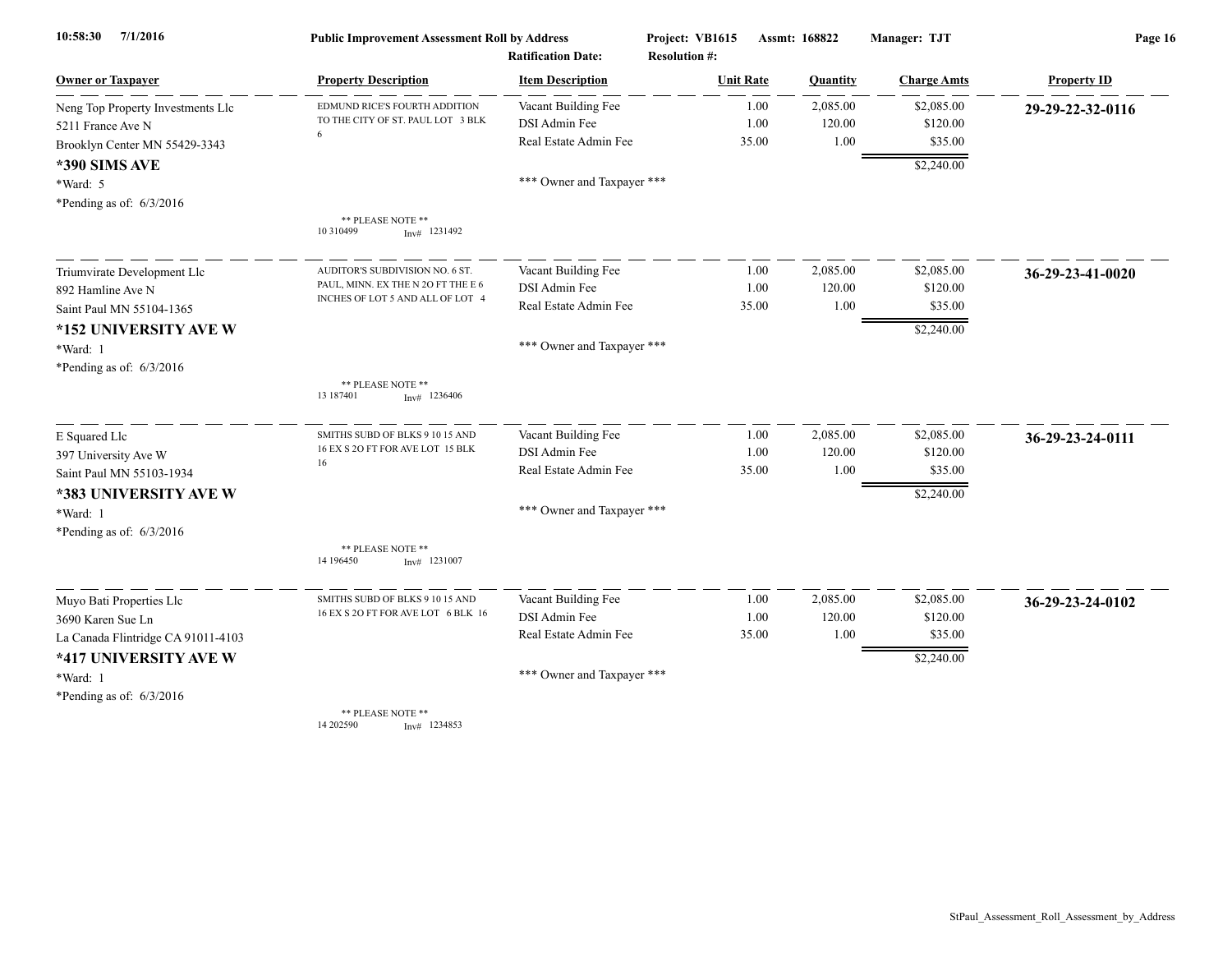| 7/1/2016<br>10:58:30          | <b>Public Improvement Assessment Roll by Address</b>               |                                                      | Project: VB1615                          | Assmt: 168822 |          | Manager: TJT       | Page 17            |  |
|-------------------------------|--------------------------------------------------------------------|------------------------------------------------------|------------------------------------------|---------------|----------|--------------------|--------------------|--|
| <b>Owner or Taxpayer</b>      | <b>Property Description</b>                                        | <b>Ratification Date:</b><br><b>Item Description</b> | <b>Resolution #:</b><br><b>Unit Rate</b> |               | Quantity | <b>Charge Amts</b> | <b>Property ID</b> |  |
| Lawrence Mccabe               | AFTON COURT NO. 2 SUBJ TO ESMTS;                                   | Vacant Building Fee                                  |                                          | 1.00          | 2,085.00 | \$2,085.00         | 03-28-22-12-0115   |  |
| 1625 Upper Afton Rd A         | COMMON AREA INTEREST IN TRACT                                      | DSI Admin Fee                                        |                                          | 1.00          | 120.00   | \$120.00           |                    |  |
| Saint Paul MN 55106-6853      | C OF REG LAND SURVEY 246, PART<br>OF LOT 5 & ALL OF LOT 4 BLK 1 OF | Real Estate Admin Fee                                | 35.00                                    |               | 1.00     | \$35.00            |                    |  |
| *1625 UPPER AFTON RD A        | AFTON COURT & IN AFTON COURT                                       |                                                      |                                          |               |          | \$2,240.00         |                    |  |
| *Ward: 7                      | NO 2, LOT 14 BLK 1 ATTRIBUTABLE                                    | *** Owner and Taxpayer ***                           |                                          |               |          |                    |                    |  |
| *Pending as of: $6/3/2016$    |                                                                    |                                                      |                                          |               |          |                    |                    |  |
|                               | ** PLEASE NOTE **<br>15 017336<br>$Inv#$ 1223258                   |                                                      |                                          |               |          |                    |                    |  |
| Bank Of New York Mellon Trust | HAMLINE VILLA LOT 5                                                | Vacant Building Fee                                  |                                          | 1.00          | 2,085.00 | \$2,085.00         | 34-29-23-22-0024   |  |
| Co Ocwen Loan Servicing Llc   |                                                                    | DSI Admin Fee                                        |                                          | 1.00          | 120.00   | \$120.00           |                    |  |
| 1100 Virginia Dr              |                                                                    | Real Estate Admin Fee                                | 35.00                                    |               | 1.00     | \$35.00            |                    |  |
| Fort Washington PA 19034-3204 |                                                                    |                                                      |                                          |               |          | \$2,240.00         |                    |  |
| *1474 VAN BUREN AVE           |                                                                    | *** Owner and Taxpayer ***                           |                                          |               |          |                    |                    |  |
| *Ward: 4                      |                                                                    |                                                      |                                          |               |          |                    |                    |  |
| *Pending as of: $6/3/2016$    |                                                                    |                                                      |                                          |               |          |                    |                    |  |
|                               | ** PLEASE NOTE **<br>14 287329<br>$Inv#$ 1235538                   |                                                      |                                          |               |          |                    | ***ESCROW***       |  |
| Leonard B Schultz             | SEARLS PLACE NO. 2 LOT 7                                           | Vacant Building Fee                                  |                                          | 1.00          | 2,085.00 | \$2,085.00         | 33-29-23-12-0132   |  |
| Jeanne M Schultz              |                                                                    | DSI Admin Fee                                        |                                          | 1.00          | 120.00   | \$120.00           |                    |  |
| 1640 9th St Apt 104           |                                                                    | Real Estate Admin Fee                                | 35.00                                    |               | 1.00     | \$35.00            |                    |  |
| White Bear Lake MN 55110-6706 |                                                                    |                                                      |                                          |               |          | \$2,240.00         |                    |  |
| *1785 VAN BUREN AVE           |                                                                    | *** Owner and Taxpayer ***                           |                                          |               |          |                    |                    |  |
| *Ward: 4                      |                                                                    |                                                      |                                          |               |          |                    |                    |  |
| *Pending as of: $6/3/2016$    |                                                                    |                                                      |                                          |               |          |                    |                    |  |
|                               | ** PLEASE NOTE **<br>12 056558<br>$Inv#$ 1235535                   |                                                      |                                          |               |          |                    |                    |  |
| Nelson Arevalo                | KUHN'S SUBDIVISION OF A PART OF                                    | Vacant Building Fee                                  |                                          | 1.00          | 2,085.00 | \$2,085.00         | 36-29-23-12-0147   |  |
| 910 Forest St N Unit 4        | LAFONDS ADDITION TO SAINT PAUL                                     | DSI Admin Fee                                        |                                          | 1.00          | 120.00   | \$120.00           |                    |  |
| Saint Paul MN 55106-1808      | EX W 55 5/10 FT AND EX N 2 FT LOT<br>16                            | Real Estate Admin Fee                                | 35.00                                    |               | 1.00     | \$35.00            |                    |  |
| *603 VIRGINIA ST              |                                                                    |                                                      |                                          |               |          | \$2,240.00         |                    |  |
| *Ward: 1                      |                                                                    | *** Owner and Taxpayer ***                           |                                          |               |          |                    |                    |  |
| *Pending as of: $6/3/2016$    |                                                                    |                                                      |                                          |               |          |                    |                    |  |
|                               | <b>** PLEASE NOTE **</b>                                           |                                                      |                                          |               |          |                    |                    |  |

\*\* PLEASE NOTE \*\* 16 016827 Inv# 1227604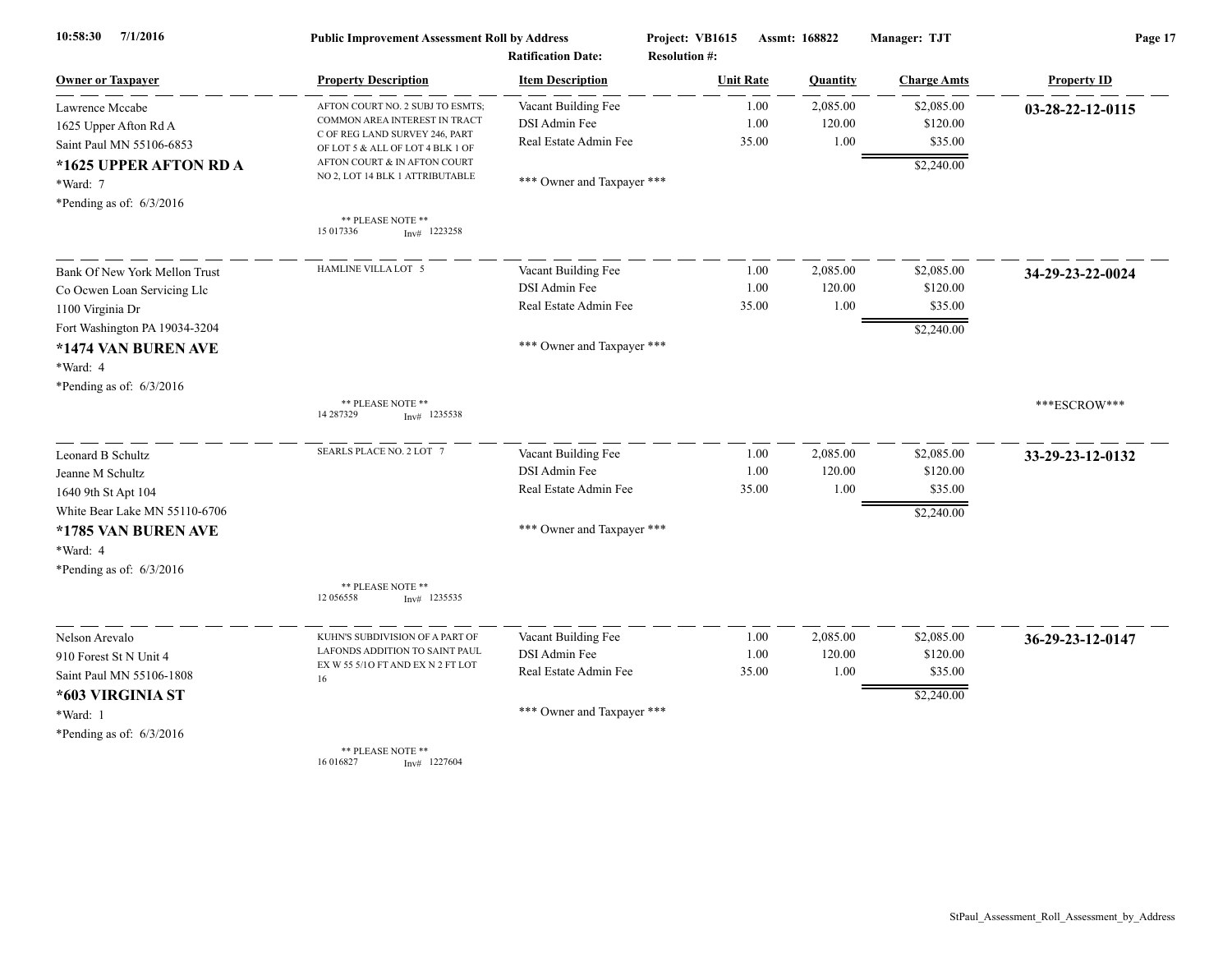| 7/1/2016<br>10:58:30                                                                                                                | <b>Public Improvement Assessment Roll by Address</b><br><b>Ratification Date:</b>                                        |                                                                                             | Project: VB1615<br>Assmt: 168822<br><b>Resolution #:</b> |                       |                            | Manager: TJT                                    | Page 18            |  |
|-------------------------------------------------------------------------------------------------------------------------------------|--------------------------------------------------------------------------------------------------------------------------|---------------------------------------------------------------------------------------------|----------------------------------------------------------|-----------------------|----------------------------|-------------------------------------------------|--------------------|--|
| <b>Owner or Taxpayer</b>                                                                                                            | <b>Property Description</b>                                                                                              | <b>Item Description</b>                                                                     | <b>Unit Rate</b>                                         |                       | <b>Quantity</b>            | <b>Charge Amts</b>                              | <b>Property ID</b> |  |
| David Wayne Tomfohrde<br>786 Wheelock Pky E<br>St Paul MN 55106-1721                                                                | KING'S ARCADE PARK LOT 10 BLK                                                                                            | Vacant Building Fee<br>DSI Admin Fee<br>Real Estate Admin Fee                               |                                                          | 1.00<br>1.00<br>35.00 | 2,085.00<br>120.00<br>1.00 | \$2,085.00<br>\$120.00<br>\$35.00               | 20-29-22-41-0069   |  |
| *786 WHEELOCK PKWY E<br>*Ward: 6<br>*Pending as of: $6/3/2016$                                                                      |                                                                                                                          | *** Owner and Taxpayer ***                                                                  |                                                          |                       |                            | \$2,240.00                                      |                    |  |
|                                                                                                                                     | ** PLEASE NOTE **<br>14 202048<br>$Inv#$ 1234608                                                                         |                                                                                             |                                                          |                       |                            |                                                 |                    |  |
| Xai Lor<br>82 Jessamine Ave E<br>Saint Paul MN 55117-5018                                                                           | ADAM GOTZIAN'S SUB. OF BLK. 77, IN<br>LYMAN DAYTON'S ADDITION TO ST.<br>PAUL W 2O FT OF LOT 7 AND ALL OF<br>LOT 6 BLK 77 | Vacant Building Fee<br>DSI Admin Fee<br>Real Estate Admin Fee                               |                                                          | 1.00<br>1.00<br>35.00 | 2,085.00<br>120.00<br>1.00 | \$2,085.00<br>\$120.00<br>\$35.00               | 33-29-22-31-0155   |  |
| *961 WILSON AVE<br>*Ward: 7<br>*Pending as of: $6/3/2016$                                                                           |                                                                                                                          | *** Owner ***                                                                               |                                                          |                       |                            | \$2,240.00                                      |                    |  |
| Yongge Vue<br>Shoua Lo Vue<br>5817 County Road 6<br>Erie CO 80516-8200<br>*961 WILSON AVE<br>*Ward: 7<br>*Pending as of: $6/3/2016$ | ADAM GOTZIAN'S SUB. OF BLK. 77, IN<br>LYMAN DAYTON'S ADDITION TO ST.<br>PAUL W 20 FT OF LOT 7 AND ALL OF<br>LOT 6 BLK 77 | *** Taxpayer ***                                                                            |                                                          |                       |                            |                                                 | 33-29-22-31-0155   |  |
|                                                                                                                                     | ** PLEASE NOTE **<br>13 18 1704<br>$Inv#$ 1233944                                                                        |                                                                                             |                                                          |                       |                            |                                                 |                    |  |
| Heather Clayton<br>1119 Woodbridge St<br>St Paul MN 55117-4438<br>*1119 WOODBRIDGE ST<br>*Ward: 5                                   | ST. BERNARD'S VILLAS, ST. PAUL,<br>MINN. LOT 14 BLK 2                                                                    | Vacant Building Fee<br>DSI Admin Fee<br>Real Estate Admin Fee<br>*** Owner and Taxpayer *** |                                                          | 1.00<br>1.00<br>35.00 | 2,085.00<br>120.00<br>1.00 | \$2,085.00<br>\$120.00<br>\$35.00<br>\$2,240.00 | 25-29-23-11-0120   |  |
| *Pending as of: $6/3/2016$                                                                                                          | ** PLEASE NOTE **<br>16 028984<br>$Inv#$ 1236439                                                                         |                                                                                             |                                                          |                       |                            |                                                 |                    |  |
| Jp Morgan Chase Bank N A<br>10790 Rancho Bernardo Rd<br>San Diego CA 92127-5705<br>*1799 YORK AVE<br>*Ward: 6                       | HAZEL PARK DIVISION 4 LOT 21 BLK<br>3                                                                                    | Vacant Building Fee<br>DSI Admin Fee<br>Real Estate Admin Fee<br>*** Owner and Taxpayer *** |                                                          | 1.00<br>1.00<br>35.00 | 2,085.00<br>120.00<br>1.00 | \$2,085.00<br>\$120.00<br>\$35.00<br>\$2,240.00 | 26-29-22-32-0074   |  |
| *Pending as of: $6/3/2016$                                                                                                          | ** PLEASE NOTE **<br>11 136351<br>$Inv#$ 1233481                                                                         |                                                                                             |                                                          |                       |                            |                                                 |                    |  |

StPaul\_Assessment\_Roll\_Assessment\_by\_Address